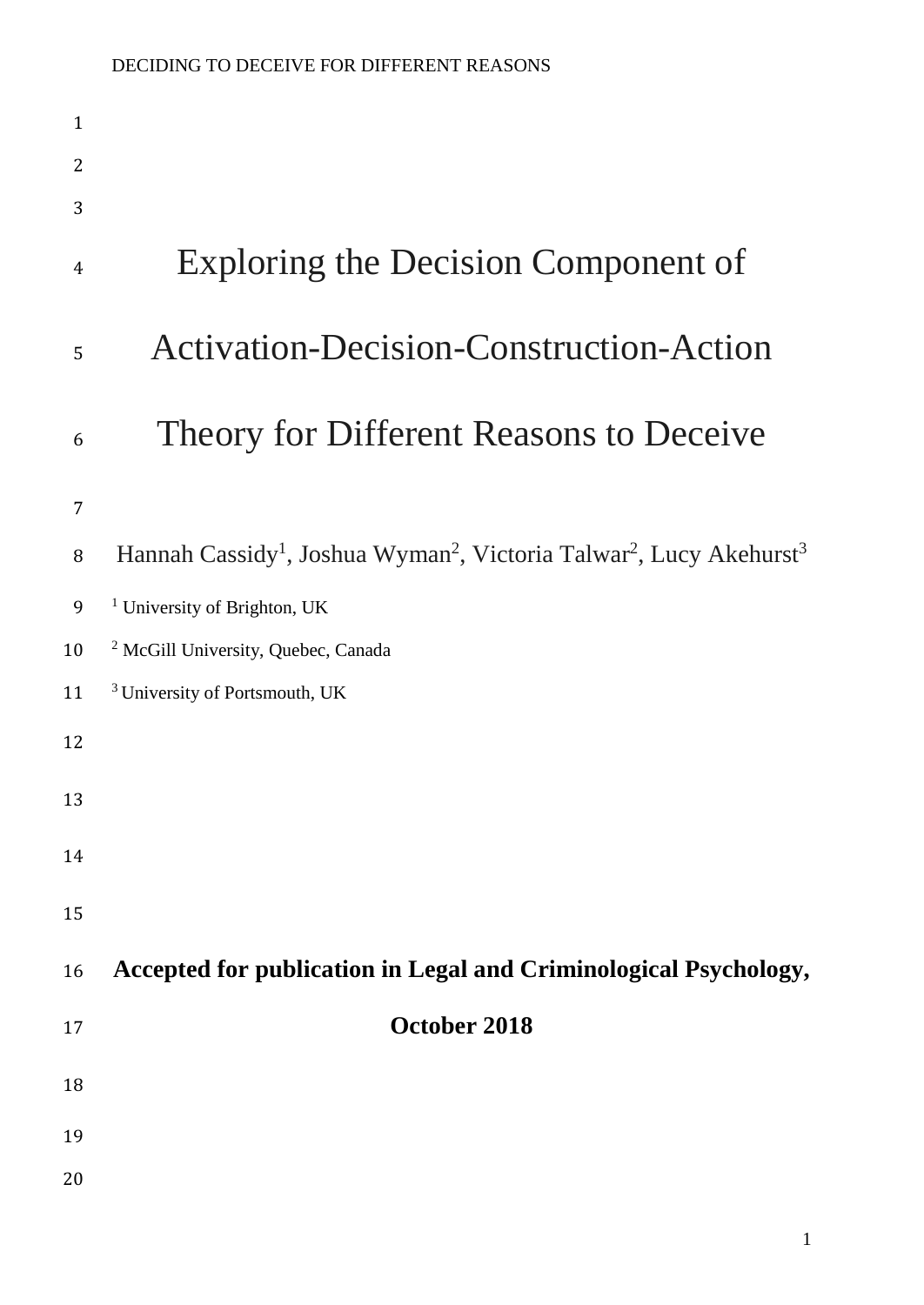#### **Abstract**

 **Purpose:** To explore how reasons to lie impact upon the Decision component of Activation- Decision-Construction-Action Theory. Specifically, the study looked at how beneficiary of the lie (self vs. another) and additional cost of lying (no cost vs. cost to self/other) might influence decisions to lie.

 **Method:** Ninety-one undergraduate students read four hypothetical scenarios representing 27 the four reasons to lie. They stated whether they would decide to tell the truth/lie for each scenario and also estimated the probability and valence of being believed, or not, if they did decide to tell the truth/lie. These estimations were inputted into the ADCAT formulae. **Results:** Higher expected values of truth-telling only reduced likelihood to decide to lie when the lie benefitted another. The beneficiary of the lie and additional cost did not moderate any of the relationships between the ADCAT variables and hypothetical decisions to lie. However, additional cost (e.g., cost to self or another) was a significant predictor of anticipated lying behaviour. The more likely there was a cost to self or other, the less likely the participants were to decide to lie.

 **Conclusions:** Weighing up the expected cost and benefits of truth-telling and lying was associated with hypothetical decisions to lie or not. However, other variables, such as additional cost to self or another, should be considered in the ADCAT model to extend our understanding of this decision-making process. Future research is required to investigate whether these relationships can be manipulated to promote honesty and deter deceit.

 *Keywords*: adult deception, ADCAT model, decision-making, antisocial lies, prosocial lies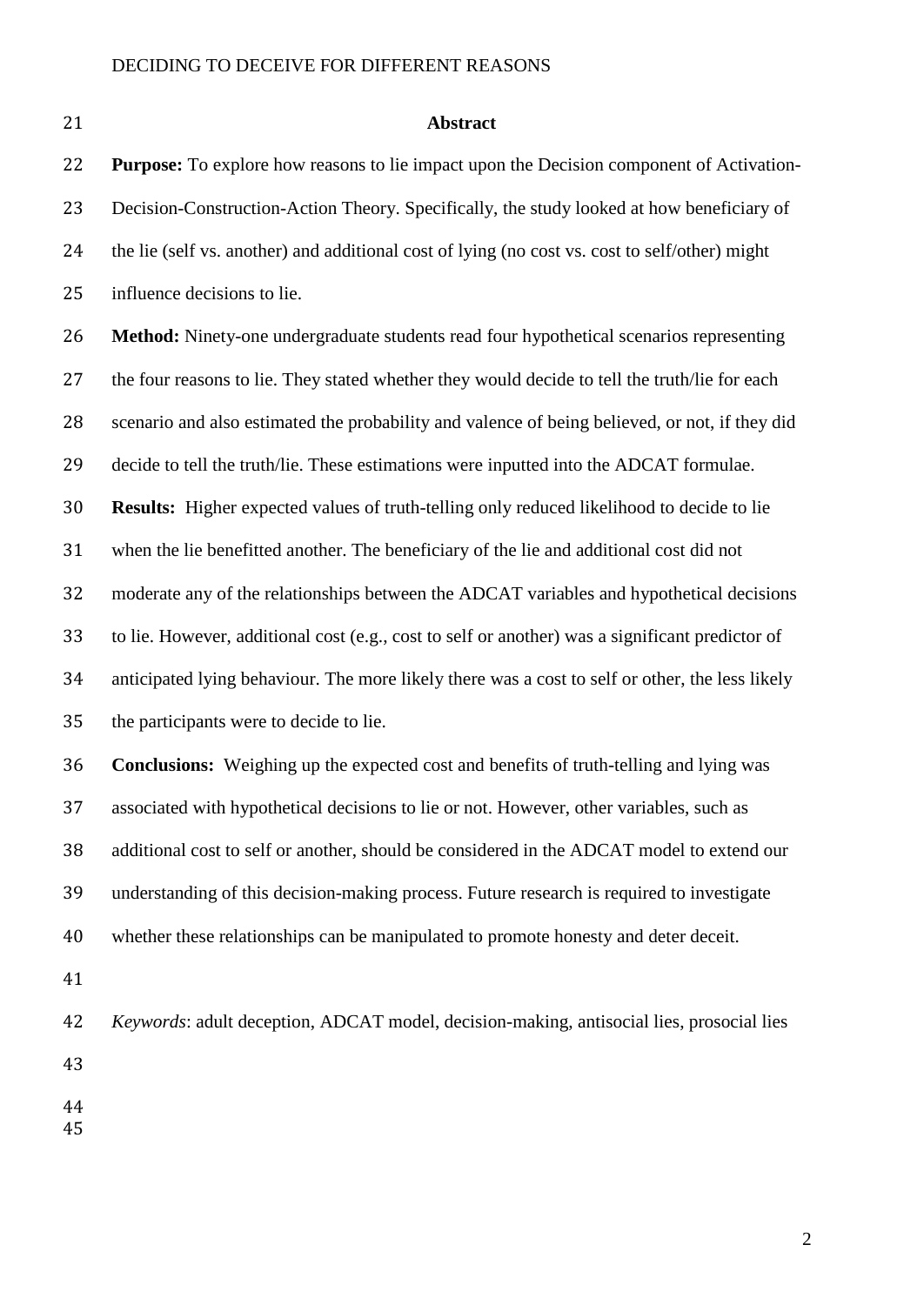Exploring the Decision Component of Activation-Decision-Construction-Action Theory for Different Reasons to Deceive

 To deceive or not to deceive, that is the question. Deception is defined as "a successful or unsuccessful deliberate attempt, without forewarning, to create in another a belief which the communicator considers to be untrue" (Vrij, 2008, p. 15). Deception can take many different forms, from outright lies that involve complete fabrications (Vrij, 2008) 52 to embedded lies that incorporate truthful information to create the lie (Vrij, Granhag  $\&$  Porter, 2010) to deception through the omission of truthful information (Lyon, Malloy, Quas & Talwar, 2008). Most theories and models of deception focus on the emotional and cognitive processes involved in telling a successful lie itself (e.g., Interpersonal Deception Theory, Buller & Burgoon, 1996; Working Memory Model, Sporer, 2016; Cognitive Lie Detection, Vrij, Granhag, Mann & Leal, 2011), leading to new interview techniques to improve lie detection. However, understanding the processes behind deciding to tell the truth or a lie in the first place would perhaps enable us to design better strategies to reduce, or even eliminate, deception in investigative interviews.

 Based on the Rational Choice Theory (i.e., a general approach to understanding social decision-making), Activation-Decision-Construction-Action-Theory (ADCAT, Walczyk, Harris, Duck & Mulay, 2014) has adapted cost-benefit formulae put forward by Stanovich (2010) to reflect quasi-rational decision-making. Providing a comprehensive framework that maps deception from start to finish, ADCAT is the only cognitive model of deception to isolate the Decision component and provide calculable formulae for predicting truth/lie decision-making. Walczyk et al. (2014) explain that this decision-making process is only quasi-rational because actual likelihoods and costs/benefits are unknown. This means that only estimates of these outcomes are used to evaluate options and to come to a final decision that best optimises goal attainment. In line with Truth-Default Theory (Levine, 2014),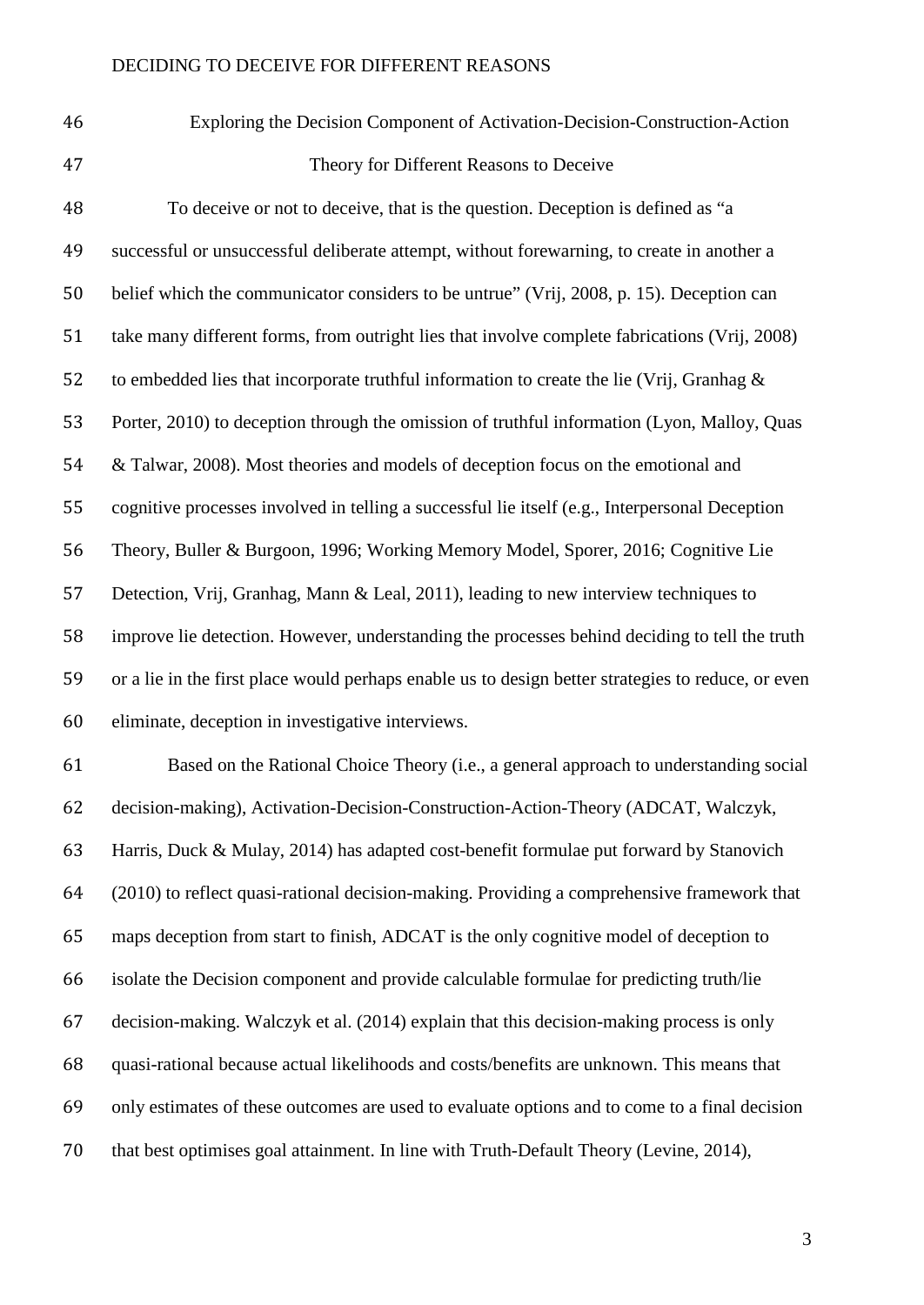ADCAT assumes that people will deceive as little as possible to achieve their goals (Walczyk et al., 2014). However, this infers that, sometimes, deception will be necessary for goal attainment.

 When applied to deception, the cost-benefit calculations of the ADCAT model (Walczyk et al., 2014) can be broken down into three steps. First, the expected value of truth- telling is calculated by multiplying the probability and valence of truth-telling and being believed, multiplying the probability of truth-telling and not being believed, and then adding these values together. Second, the expected value of lying is calculated using the same formula, except that ratings relate to telling a lie and being believed, or not. For calculating 80 both expected values (EV), the formula is:  $EV_{truth/lie} = (p_{\text{believed}} \times v_{\text{believed}}) + (p_{\text{not believed}} \times v_{\text{believed}})$  *v*<sub>not believed</sub>). Third, motivation to lie is calculated by subtracting the expected value of truth-82 telling from the expected value of lying:  $M = EV_{lie} - EV_{truth}$  (see Supplementary Materials for an example of these calculations). Based on these formulae, Walczyk et al. (2014) predicted 84 that (1) expected value of truth-telling would negatively correlate with decision to lie, and (2) motivation to lie would positively correlate with the decision to lie. This theory, therefore, is designed to predict truth/lie behaviours.

 Due to the novelty of ADCAT, there are very few published studies that have employed this model. In fact, only two studies (Masip, Blandón-Gitlin, de la Riva & Herrero, 2016; Walczyk, Tcholakian, Newman & Duck, 2016) to date have tested the Decision component and its formulae. First, Masip et al. (2016) used hypothetical scenarios typical for an undergraduate population (e.g., a friend cheating on a test or witnessing a theft). They found that the expected value of truth-telling was negatively correlated with deciding to lie and that motivation to lie was positively correlated with deciding to lie. Thus, both of Walczyk et al.'s (2014) predictions were supported. However, their findings showed no relationship between the expected value of lying and deciding to lie. Second, Walczyk et al.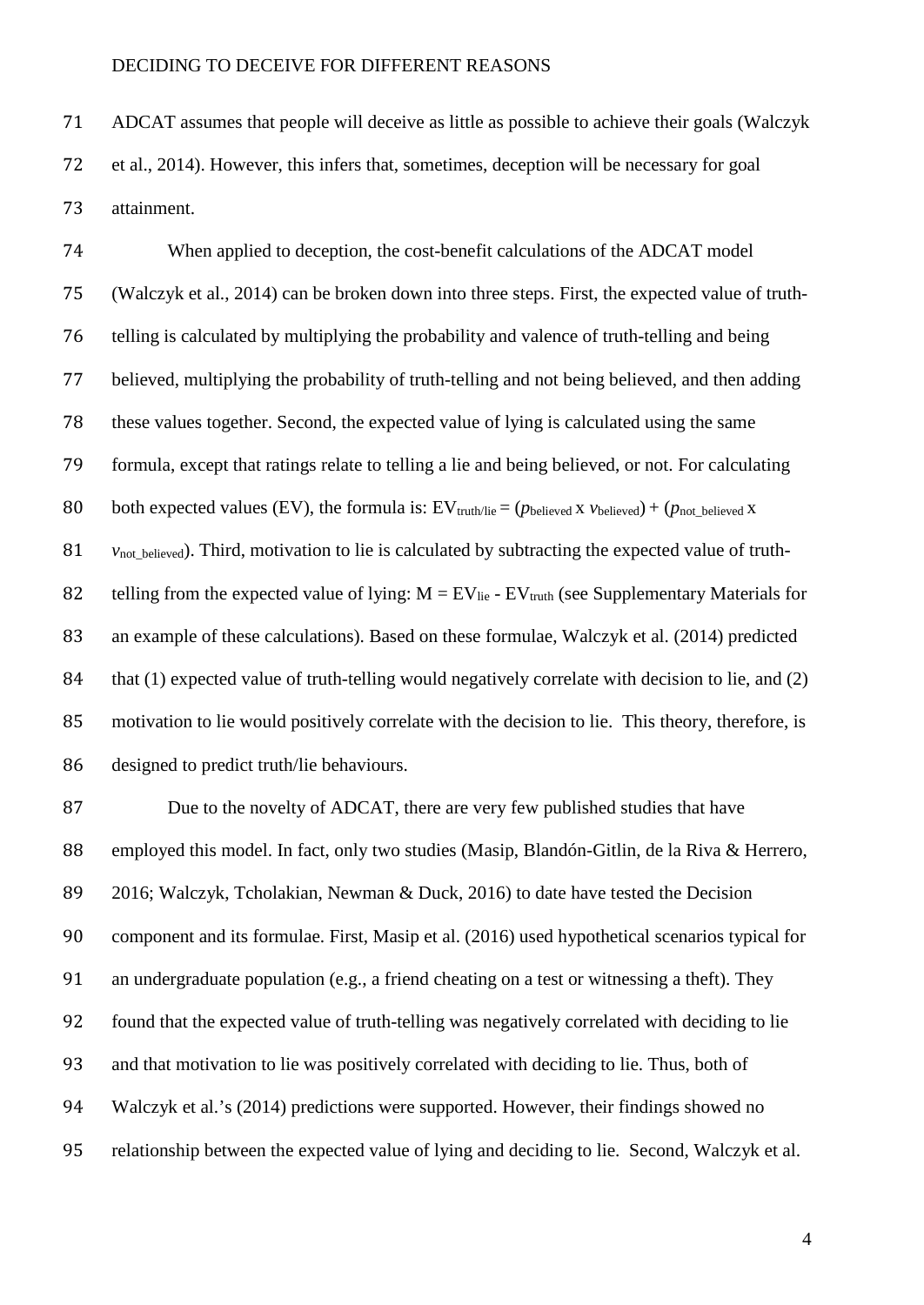(2016) investigated impromptu decisions to lie when asked embarrassing questions during a mock job interview. They also found that the expected value of truth-telling was negatively correlated with deciding and actually telling a lie in the interview. Contrary to Masip et al. (2016), they did find a positive relationship between the expected value of lying and actual lying behaviour. Together the studies present mixed findings, with more testing required to understand whether the expected value of lying, in particular, is related to a decision to lie or not.

 Building on this previous research, we explored whether reasons to lie might influence decisions to lie or tell the truth. As proposed by ADCAT, reasons for lying can largely depend on the perceived benefits and costs of that lie (Walczyk et al., 2014; Walczyk et al., 2016). The beneficiary of the lie (self or other) and the protection from harm (i.e., cost) that the lie affords the beneficiary are important motives (Vrij, 2007; 2008). Self-oriented lies, also known as 'antisocial' or 'self-serving' lies, are largely discouraged because they primarily serve to protect the liar (Hsieh, 2004). For example, an antisocial lie might include falsely telling your lecturer that your grandparent has passed away to be able to re-sit an exam. Other-oriented lies, also referred to as 'prosocial' or 'polite' lies, are perceived to be more socially tolerable than self-oriented lies because they aim to benefit others (Backbier, Hoogstraten & Terwogt-Kouwenhoven, 1997; DePaulo, Kashy, Kirkendol, Wyer & Epstein, 1996; Dunbar et al., 2016). This preference for prosocial lies has also been found cross- culturally (Seiter, Bruschke & Bai, 2002). An example of an other-oriented lie is receiving an undesirable gift (e.g., an unattractive shirt) from a dear relative and feigning delight at receiving such a gift so as not to offend the gift-giver. When deciding on the acceptability of lying and truth-telling in a given situation, adults appear to use a model of practical reasoning, whereby they adapt their reasoning to suit the needs of that situation (Lavoie, Leduc, Crossman & Talwar, 2016, O'Neill, 2007). If there is a need to protect a dear relative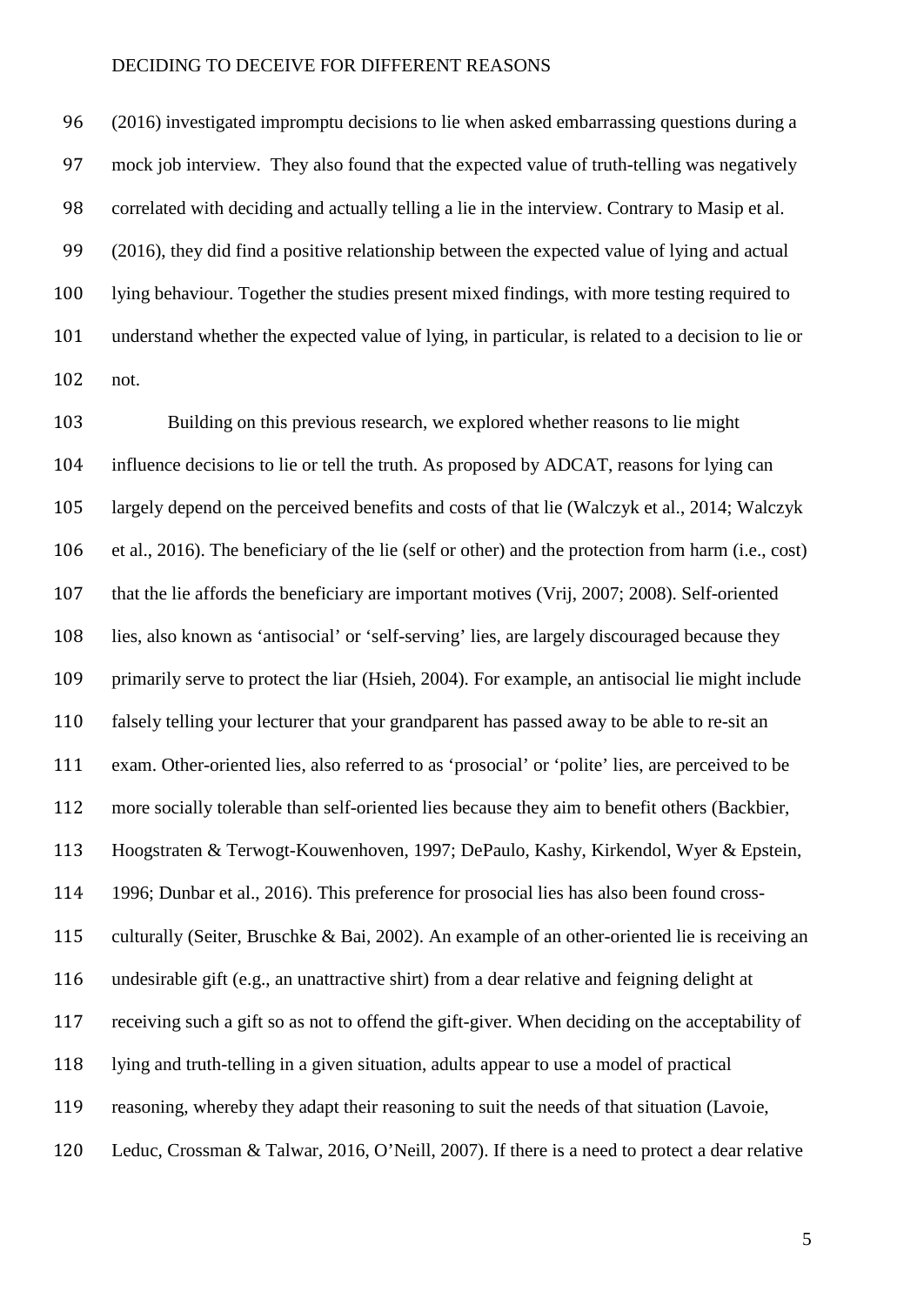from becoming upset, then an other-oriented lie might be acceptable. This could explain why the most frequent form of lies are other-oriented, aimed at protecting someone else from harm (Serota & Levine, 2015). A preference for other-oriented lying could, therefore, be due to weighing up the benefits of resolving the need against the costs of not protecting another from harm.

 Truth-telling and lying could also involve an additional cost to the self or another. Self-oriented lies could involve placing the blame on someone else (e.g., saying that a younger sibling broke the family heirloom, when, in fact, it was oneself). Additionally, other- oriented lies could involve placing the blame on oneself (e.g., the deceiver falsely admitting guilt for breaking the family heirloom when, in fact, it was his/her younger sibling). The perception of potential harm is a strong predictor of moral judgments, with immoral acts being linked to suffering (Gray & Schein, 2016; Gray, Young & Waytz, 2012). A primary function of these judgments is to guide practical reasoning (Cushman & Young, 2009) so that in the case of self-oriented lies, with a cost to another, the need of the older sibling must significantly outweigh the suffering of the younger sibling to warrant deception. Other- oriented lies, with a cost to self, present a different situation. Here, the self-sacrifice of the older sibling to protect the younger sibling would constitute altruism. Evolutionary psychologists theorise that altruism is a key motivator for prosocial behaviour that has evolved through natural selection, resulting in generations with more empathic concern (Berk, 2013). This could explain why the more the deception becomes altruistically- motivated, the more the deception is rated as acceptable (Seiter et al., 2002). Metaphorically, falling on one's sword would, therefore, be preferable to stabbing someone else. Our aims were, therefore, not only to further test the predicted relationships within the Decision component of the ADCAT model but also to add to this literature by exploring how these relationships might be influenced by different reasons to lie. We firstly hypothesised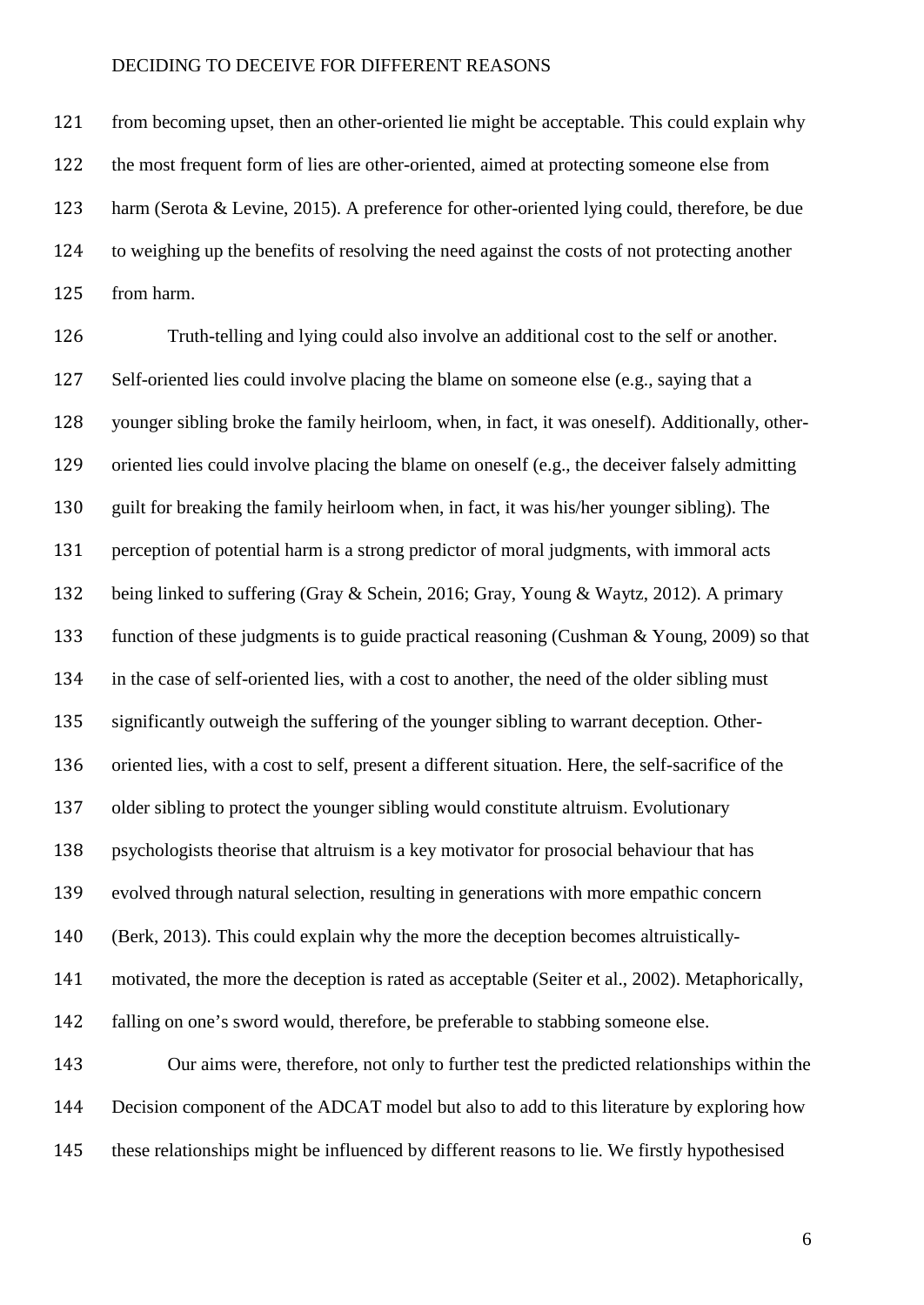that expected value of truth-telling would negatively correlate with the decision to lie. Our second hypothesis was that the expected value of lying would positively correlate with the decision to lie. Thirdly, we predicted that motivation to lie would also negatively correlate with the decision to lie. Finally, being the first study to look at the Decision component of ADCAT for different reasons to lie, we proposed some explorative tests. We expected three- way interactions in that beneficiary of the lie and an additional cost would moderate the relationships between the expected value of truth-telling and decision to lie and the expected value of lying and decision to lie. In particular, we predicted that when the beneficiary of the lie was oneself, an additional cost to an 'innocent' other was at stake, and, thus, the expected value of truth-telling was high, then the participant would be most likely to decide not to lie. We also predicted that when the beneficiary of the lie was another, an additional cost to oneself demonstrating one's altruism was at stake, and, thus, the expected value of lying was expected to be higher, then the participant would be most likely to decide to lie. In addition to the expected theoretical implications of analysing the Decision component of ADCAT, there are also potential practical implications as well. In investigative interviews, where the veracity of interviewees' accounts can strongly influence the outcome of the case (Berman, Narby, & Cutler, 1995), researchers have been keen to investigate 163 strategies to promote honest disclosure and to deter deceit (see Rosenbaum, Billinger, & Stieglitz, 2014 for a review). However, depending on interviewees' motivations for lying (i.e., if the lie will protect another from harm), they might still be inclined to provide a false report. For instance, in cases of maltreatment, victims often report that a barrier to disclosure is that they do not want to get the abuser into trouble (Beaulaurier, Seff, Newman, & Dunlop, 2006; Lemaigre, Taylor & Gittoes, 2017). In these situations, it is important to know how different reasons to lie will influence cost-benefit calculations and, ultimately, final decisions

to be honest or not.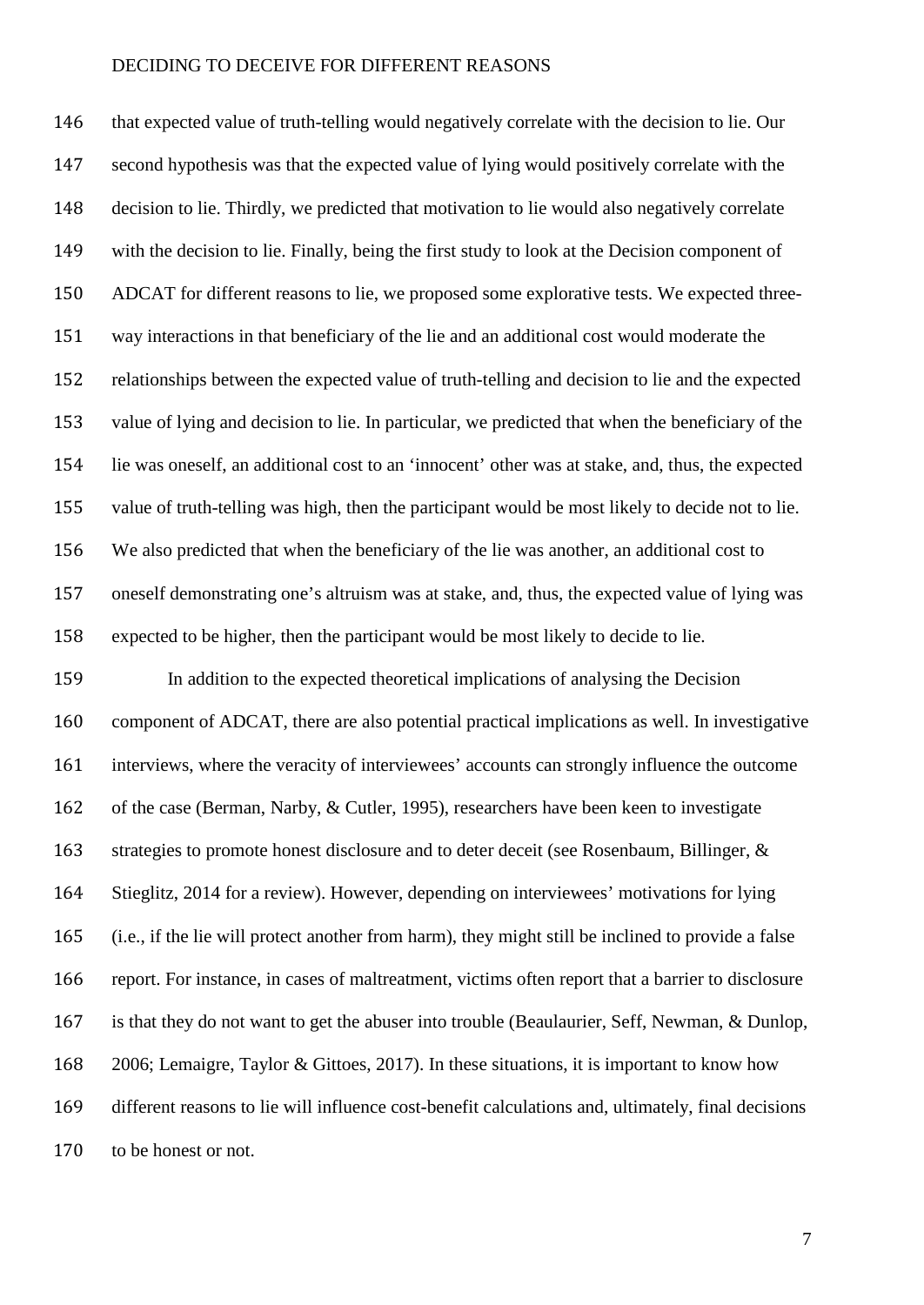### **Design**

#### **Method**

 A within-subjects design was used, with reason to lie as the independent variable. Reason to lie was split by the beneficiary of the lie (self vs. another), and the presence of additional cost of lying (no cost (i.e., neutral) vs. cost to self/other). This resulted in four 'reasons to lie' conditions: (1) Self-oriented with no cost to another (Self-Neutral), (2) Self- oriented with a cost to another (Self-Cost), (3) Other-oriented with no cost to self (Other- Neutral), and (4) Other-oriented with a cost to self (Other-Cost). The dependent measures were dichotomous decisions to lie or tell the truth and Likert scale ratings of the probability and valence of outcomes for truth-telling and lying for each reason to lie. **Participants**

 Ninety-one first year undergraduate students (18 males), with an average age of 18.56 183 years (*SD* = 1.47 years), were recruited to participate in this study. They took part in a lab induction exercise and did not receive credit for their participation. In terms of ethnicity, 61 identified as White/Caucasian (67%), 12 as Asian (13.2%), 8 as Multiple/Mixed ethnic group (8.8%), 7 as Black/African/Caribbean (7.7%), 1 as 'Other ethnic group' (1.1%), and 2 did not specify their ethnicity (2.2%).

### **Materials**

 **Hypothetical scenarios.** The four hypothetical scenarios were all set in an academic context and included situations in which undergraduate students might find themselves (similar to Masip et al., 2016). There were two scenarios where self-oriented lies could be told, and two where other-oriented lies could be told. These scenarios were then further split to manipulate the presence of an additional cost (i.e., harm) as introduced by Talwar, Williams, Renaud, Arruda, and Saykaly (2016). See the Supplementary Materials for the full scenarios. Prior to testing, the scenarios were piloted. The pilot exercise (with 14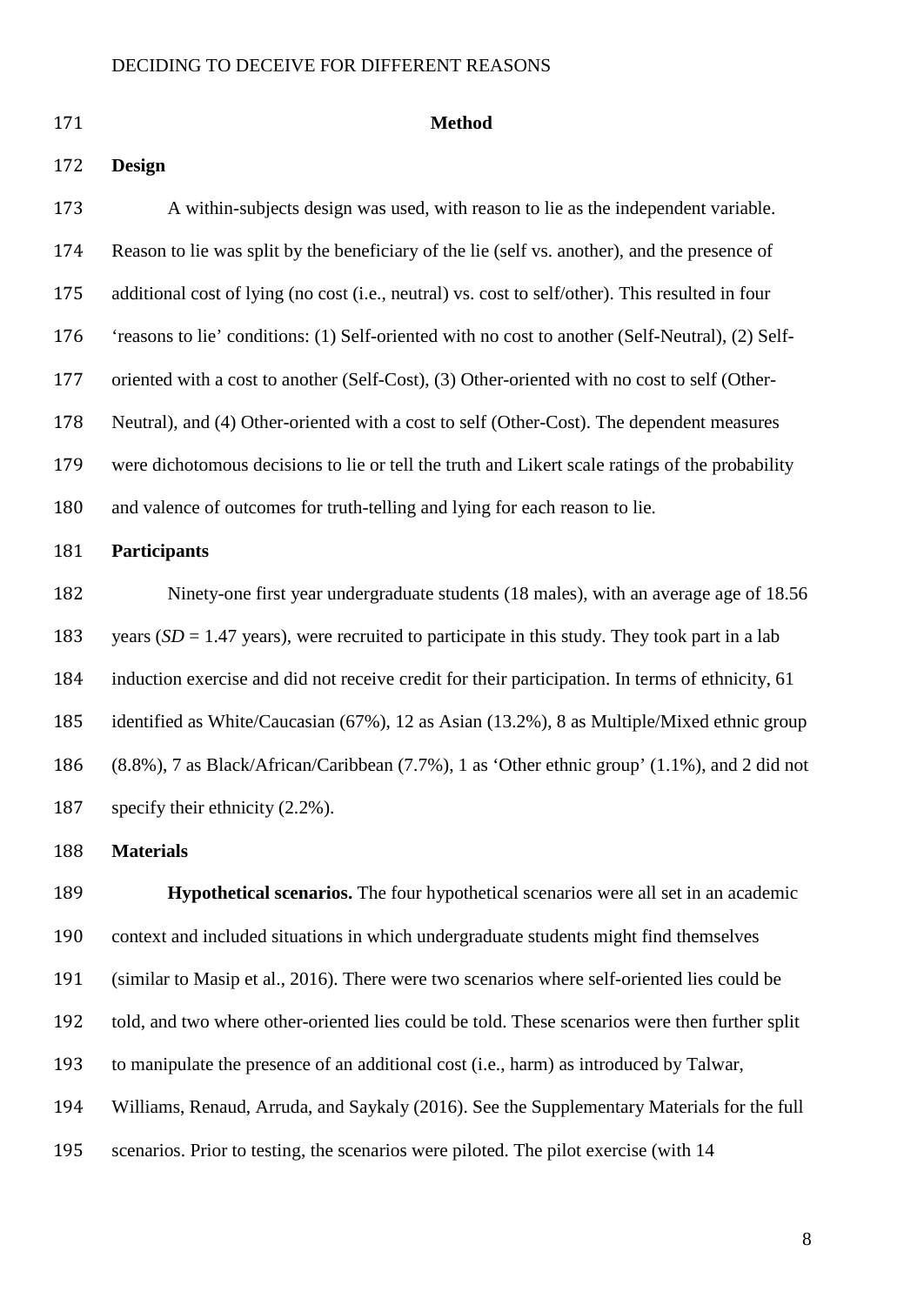participants) was undertaken to avoid issues of significantly uneven frequencies between decisions to lie and tell the truth, which resulted in Masip and colleagues (2016) having to withdraw numerous scenarios from their study. As a result of the pilot study, certain changes were made. Namely, the presentation of the probability rating scale was changed from decimal points (e.g., .5, .8), as used in Masip et al. (2016), to percentages (e.g., 50%, 80%) to aid responder comprehension. Furthermore, the self-oriented lie with no cost to self was considered to be too implausible, and so this was changed from a USB stick falling through a hole in a pocket and being kicked down a drain to a student misremembering a deadline and forgetting to put their phone on to charge, so the alarm did not go off.

 **Post-scenario questionnaire.** The post-scenario questionnaire (see Appendix) firstly asked participants to make an initial decision to tell the truth or lie in the recently presented hypothetical scenario. The order of the truth/lie option was counterbalanced. Participants were then required to evaluate the anticipated outcomes of being believed/not believed and the probability of being believed/not believed, using a scale from 0% (will not happen) to 100% (will certainly happen), and the desirability (i.e., valence) of the anticipated outcomes, 211 using a scale from -5 (extremely undesirable) to  $+5$  (extremely desirable) for both truth- telling and lying for that particular scenario. This mirrored the rating scales used by Masip et al. (2016). From these ratings, the expected value of truth-telling, the expected value of lying, and motivation to lie could be calculated using the ADCAT formulae noted above and included in the Supplementary Materials. The order of appraisal for telling the truth and 216 telling a lie was counterbalanced – that is, half of the sample evaluated the outcomes of telling the truth first, and the other half evaluated the outcomes of telling a lie first. Finally, 218 participants were asked to make a final decision to tell the truth or lie based on their evaluations. The order of the truth/lie option mirrored the order of the truth/lie option for their initial decision. Changes from the initial decision to the final decision were coded.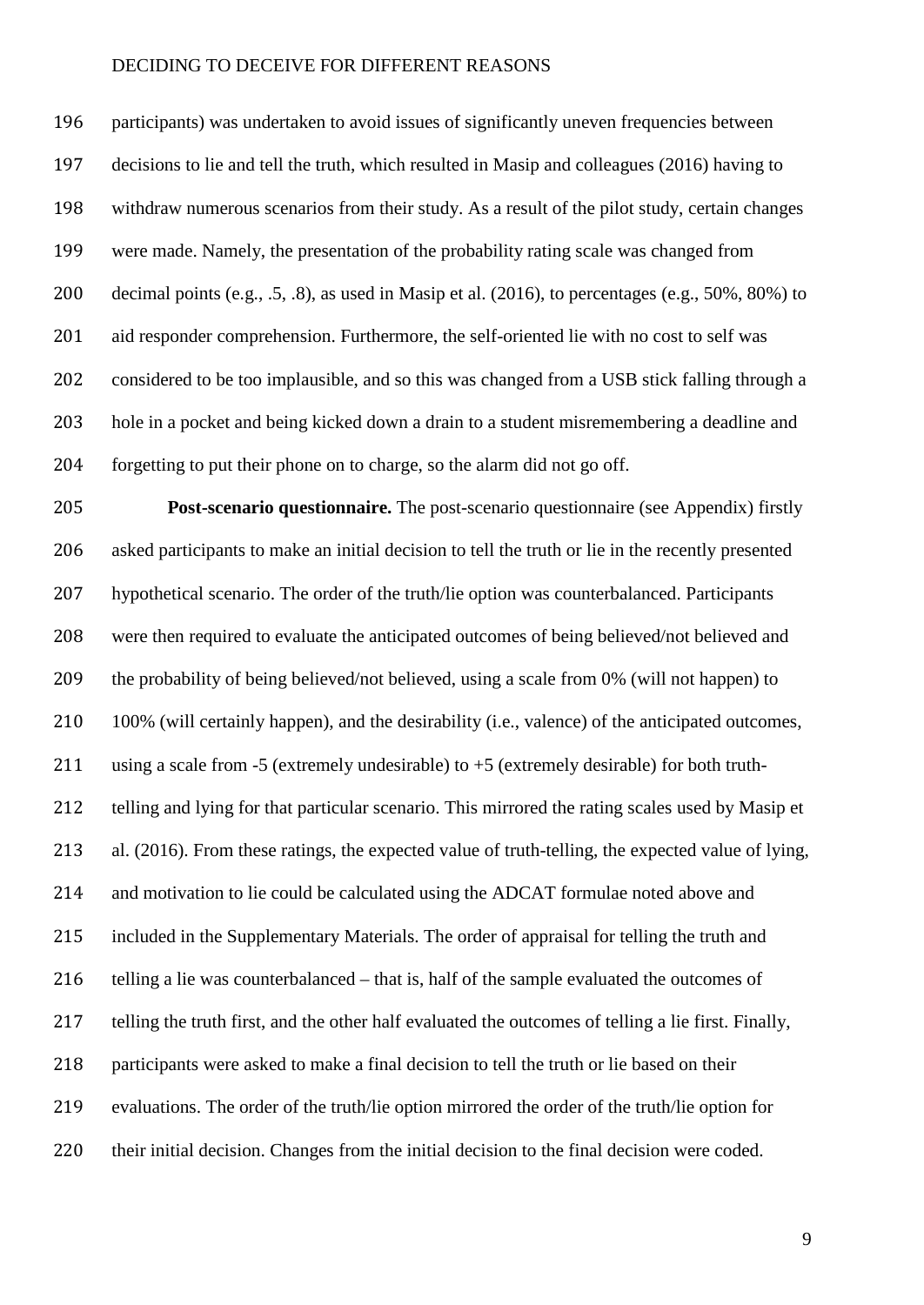#### **Procedure**

 The study lasted approximately 30 minutes. In groups of eight to fifteen students, participants watched the four hypothetical scenarios via a Microsoft PowerPoint slideshow on a screen projection. Text and images were presented on the slides, with the text also being read aloud. The order of the scenarios was counterbalanced so that each vignette was never preceded nor followed by the same scenario more than once. Immediately after watching each scenario, participants completed the post-scenario questionnaire (one questionnaire per scenario). To encourage impromptu decision-making, participants were encouraged to respond quickly and instinctively. Participants were also instructed not to confer with their fellow participants; the research assistant was always present in the room to ensure that there was no conferring. Following the fourth vignette, participants were invited to complete a questionnaire that asked for age, gender and ethnicity.

### **Results**

 Chi-squared testing was used to investigate differences in frequency between truth- telling and lying across the four scenarios, point-biserial correlations were used to investigate relationships between ADCAT variables and expected decisions to lie or tell the truth, and multiple regression analyses were used to explore the moderating effects of the beneficiary of the lie and additional cost of lying. Preliminary analyses revealed no effects for any of the demographic variables, group session or order of presentation of scenarios on the statistical 240 testing. Post-hoc power tests were performed using G\*Power (Faul, Erdfelder, Lang & Buchner, 2007) to analyse sensitivity based on a sample of 91 participants, an alpha level of .05 and satisfactory power level of 80%. Results showed that, for the point-biserial correlations, the sample size was sufficient to find effect sizes of .25 and above, and for multiple regressions, the sample size was sufficient to find effect sizes of .07 and above. This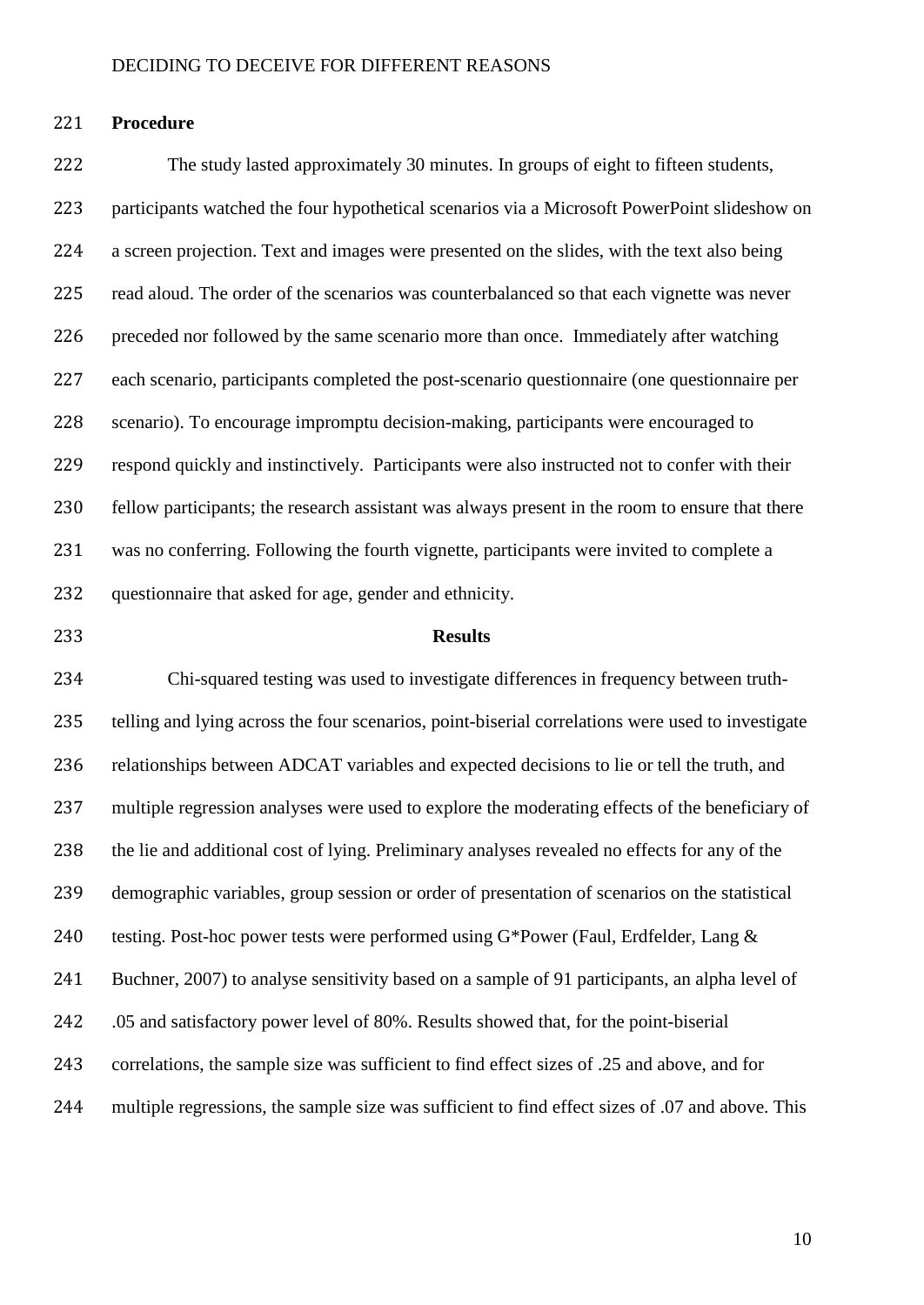suggests that there is a minor risk of Type II error for small effect sizes (< .25) for the point-

biserial correlations.

### **Frequency of lying**

 Table 1 displays the percentage of participants that made an initial and final decision 249 to tell the truth or lie across the four scenarios. Participants indicated that they would lie significantly more than tell the truth for the self-oriented lie with no cost to another; 251 conversely, they expected to tell the truth significantly more than lie for the self-oriented lie that incurred a cost to someone else. For other-oriented lies, the only difference in expectations for truth-telling and lying was when the lie had no cost to self. In this scenario, participants initially expected to lie significantly more than tell the truth; however, this difference became non-significant for final decisions for this scenario. This is most likely due to more participants changing their response from lie to truth than from truth to lie once they 257 had evaluated truth/lying for that scenario,  $X^2(1) = 4.46$ ,  $p = .04$ . For the other three scenarios, changes in expected truth-telling/lying were equally distributed (*p-value*s >.05). Based on the recommendations of Masip et al. (2016), we analysed the frequency of 260 truth/lie response and the absolute difference in percentage between truth/lie decisions because the split of binomial variables can affect point-biserial correlations. Masip et al. (2016) explained that small frequencies can often lack representativeness of the population due to outliers potentially distorting the results. Furthermore, they cite that Kemery, Dunlap, and Griffeth (1988) reported that variance could be restricted by uneven proportions in dichotomous variables, which can, in turn, underestimate correlations. Using the inclusion criteria suggested by Masip et al. (2016), we kept all scenarios where the frequency of truth- telling/lying was above 10, and the absolute difference in percentage between truth/lie decisions was smaller than 75%. All four scenarios complied with both of these inclusion criteria.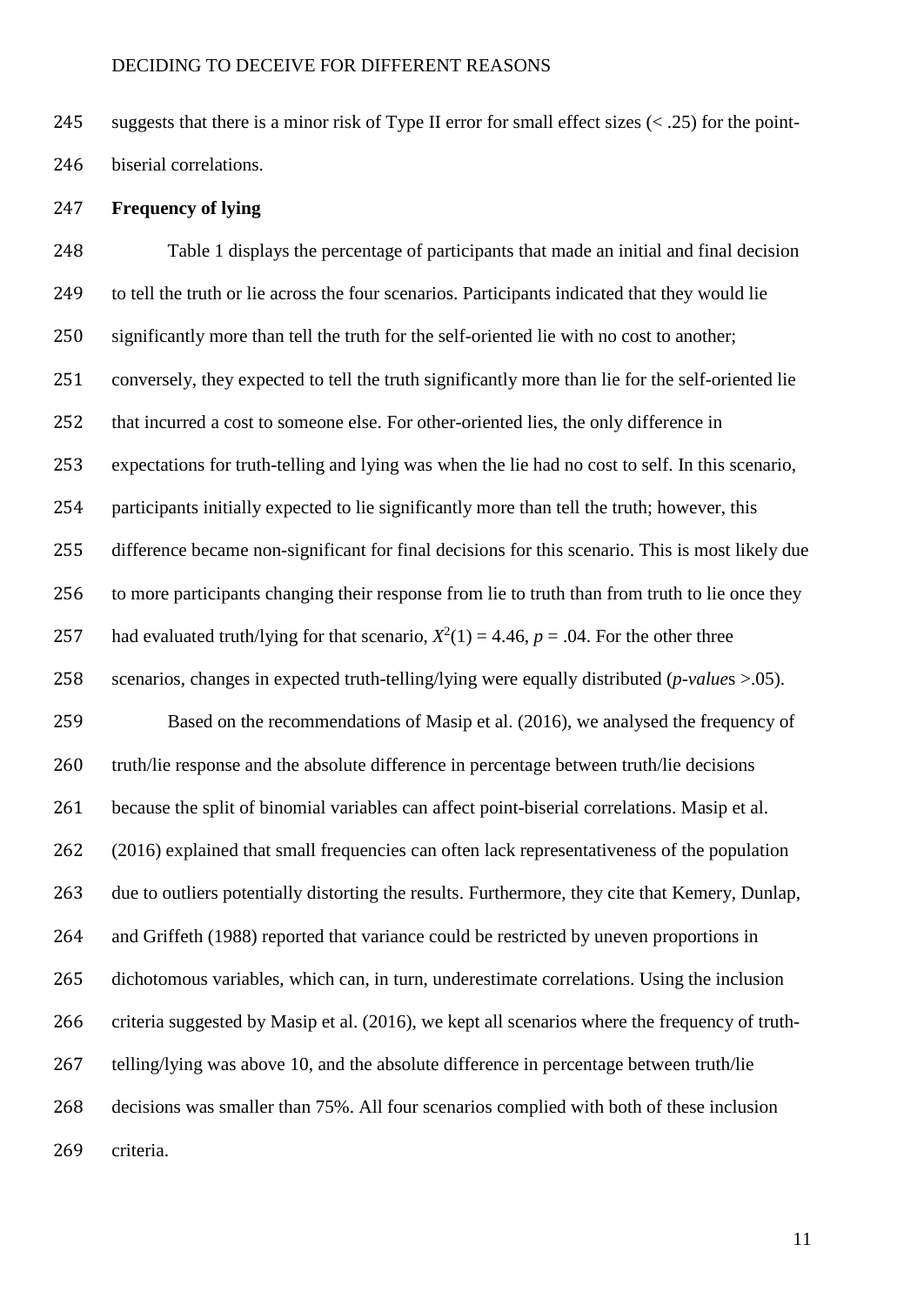#### **ADCAT variables**

271 Point-biserial correlations  $(r_{\text{pb}})$  were used to examine the relationships between the ADCAT variables (expected value of truth-telling, the expected value of lying, and motivation to lie) and participants' expected decision to lie (1) or tell the truth (0) across the four reasons to lie. This is in line with previous studies that have tested the *Decision* component of the ADCAT model (Masip et al., 2016; Walczyk et al., 2016). The descriptive statistics (means and standard deviations) for each of the ADCAT variables, as well as the point-biserial correlations between the ADCAT variables and the initial and final decision to tell a lie, are displayed in Table 2. All significant relationships between the ADCAT variables and expected decision to lie were in the predicted direction. Contrary to our predictions, the expected value of truth-telling was not related to a decision to lie for either of the self-oriented lies (*p*-values >.05).

#### **Explorative testing**

 We performed hierarchical multiple regression analyses to determine the effect of expected values of truth-telling and lying, the beneficiary of the lie, additional cost and the interaction between these variables on the initial and final hypothetical decisions to lie (i.e., the outcome variables). Accordingly, the expected value of truth-telling and the expected 287 value of lying were entered as predictors at step 1, beneficiary of the lie (self-oriented  $= 0$ , vs. 288 other-oriented = 1) and the additional cost of lying (no cost (i.e., neutral) = 0, vs. cost to 289 self/other  $= 1$ ) were dummy-coded and entered as moderators at step 2, and the interactions between each expected value and each moderator separately, and then each expected value and both moderators, were entered at step 3.

 As can be seen in Table 3, at step 1, both expected value of truth-telling and expected value of lying contributed to the prediction of participants' hypothetical decisions to lie, both 294 initially,  $F(2, 361) = 27.94$ ,  $p < .001$ ,  $R^2 = .13$ , and finally,  $F(2, 361) = 19.26$ ,  $p < .001$ ,  $R^2 = .10$ .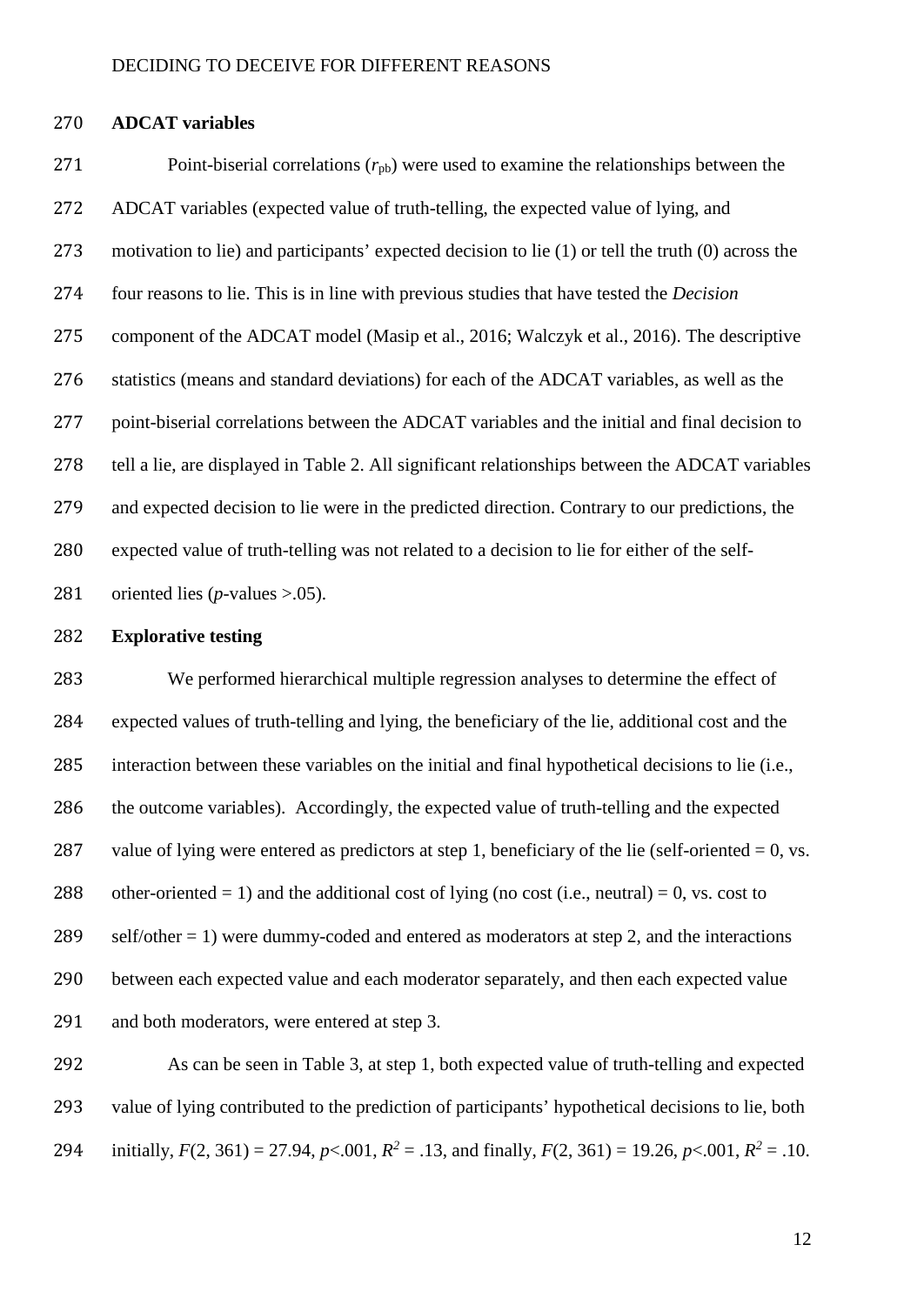Entering beneficiary of the lie and presence of additional cost did result in significant models for predicting both initial,  $F(4, 359) = 19.30$ ,  $p < .001$ ,  $R^2 = .18$ , and final,  $F(4, 359) = 13.90$ ,  $p<.001$ ,  $R^2 = .13$ , hypothetical decisions to lie. The inclusion of these variables significantly 298 increased the amount of variance explained by both models (initial  $=\Delta F(2, 359) = 9.37$ , *p* <.001,  $\Delta R^2$  = .04. final =  $\Delta F(2, 359)$  = 7.81, *p* <.001,  $\Delta R^2$  = .04). However, as Table 3 shows, 300 only additional cost was a significant predictor of both initial ( $\beta$  = -.20, *p*<.001) and final ( $\beta$  = -.20, *p*<.001) hypothetical decisions to lie. The negative correlations suggesting that the presence of an additional cost to self/other decreased the likelihood of a hypothetical decision to lie in the given scenario. The interaction variables entered at step 3 did result in significant 304 models for predicting both initial,  $F(10, 353) = 8.28$ ,  $p < .001$ ,  $R^2 = .19$ , and final,  $F(10, 353) =$  $\quad$  7.48, *p*<.001,  $R^2 = .18$ , hypothetical decisions to lie. The inclusion of these variables significantly increased the amount of variance explained for final decision to lie, ∆*F*(6, 353)  $= 2.91, p = .009, \Delta R^2 = .04$ , but not for initial decision to lie,  $\Delta F(6, 353) = .95, p = .46, \Delta R^2 = .009$  .01. At step 3, however, the only significant predictors for final decision to lie were the 309 expected value of lying  $(\beta = .09, p < .001)$  and presence of additional cost  $(\beta = .21, p = .002)$ . When the expected value of lying was higher, then there was a greater likelihood that the participant would decide to lie in the given scenario. Again, when there was an additional cost to self/other present, then there was a smaller likelihood that the participant would decide to lie in that hypothetical scenario.

#### **Discussion**

 Using the Decision formulae of the ADCAT model, the current study replicated previous research on whether deciding to tell the truth or a lie in a hypothetical scenario is related to the expected costs and benefits of truth-telling and lying. It was also the first study to look at how reason to lie can affect this decision-making process. In support of Walczyk et al. (2016) and Masip et al. (2016), positive associations were found between calculated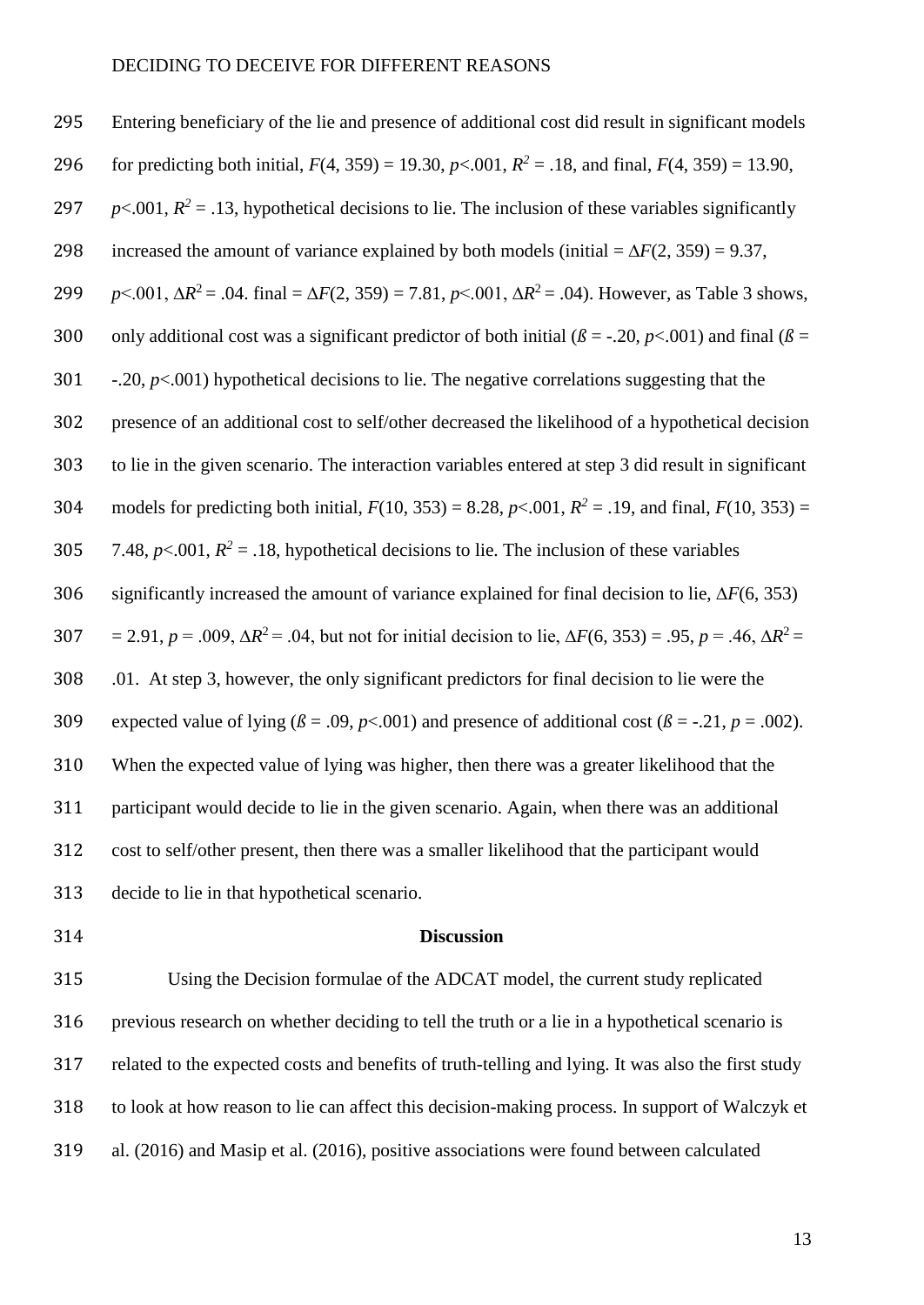motivation to lie and expecting to decide to lie. Additionally, we found a positive relationship between the expected value of lying and deciding to lie, in line with Walczyk et al. (2016), but contrary to Masip et al. (2016). We also found that a negative relationship between the expected value of truth-telling and expecting to decide to lie only occurred when the lie was other-oriented. This is contrary to both of the previous studies that found this relationship in scenarios where the lies were predominantly self-oriented.

 A significant correlation for both prosocial lies suggests that Walczyk et al.'s (2014) overarching hypothesis of a negative relationship between the expected value of truth-telling and deciding to lie depends on who the lie benefits. In the context of prosocial lies where there is the intention to act for the benefit of another (Dunbar et al., 2016; Lavoie et al., 2016), it can be concluded that if a person decides to tell the truth, then another will primarily suffer the consequences. The cost to another, therefore, forms the basis for calculating the expected value of truth-telling for prosocial lies and would explain why it is particularly important to consider in the decision-making process. On the other hand, no significant relationship for self-oriented lies could be due to a Type II error, or that the primary victim of deciding to tell the truth when presented with an opportunity to tell an antisocial lie is oneself. The findings of the current study suggest that the primary cost to another is considered more important than the primary cost to self when evaluating the cost and benefits of truth-telling.

 Our exploration of the effects of reason to lie on the truth-telling/lying decision- making process revealed neither beneficiary of the lie nor the additional cost of lying moderated the relationships between the expected values of truth-telling and lying and hypothetical decisions to tell a lie both initially and finally. That said, the additional cost was found to be a significant predictor in the second and third models for both initial and final decisions to lie. When the additional cost of lying was present (i.e., lying by blaming their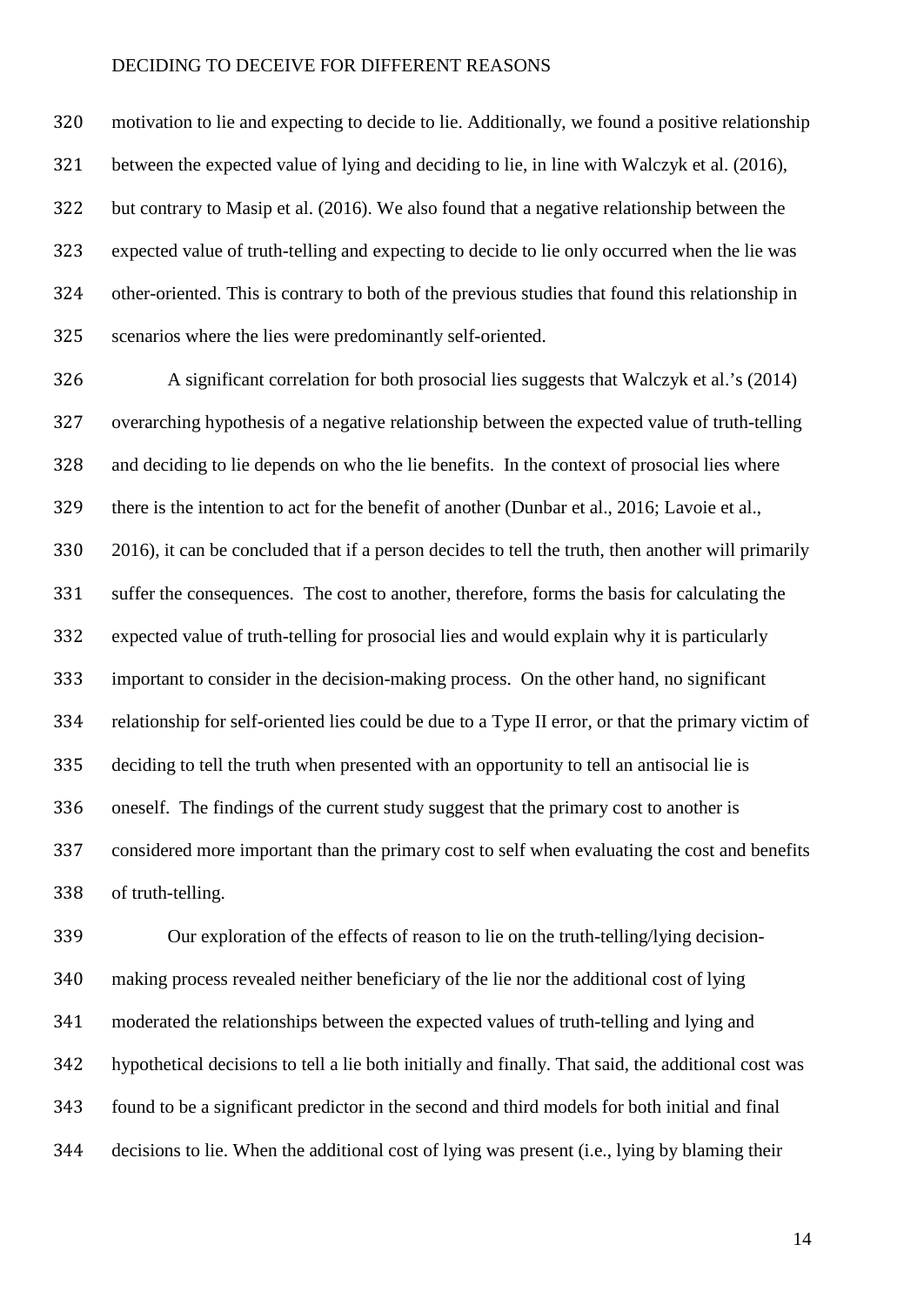fellow student, or lying and taking the blame for their fellow student), participants were less likely to decide to lie. In terms of frequency, this resulted in a significant preference for telling the truth for self-oriented lies, with a cost to another, but no preference for truth-telling or lying for other-oriented lies, with a cost to self. Our initial prediction of a differential response to additional cost, based on whether it was to another at the benefit of the self or if it was to oneself at the benefit of another, was not supported. Indeed, our participants did not show a preference for expecting to act altruistically. Even though altruistic lies are considered to be more acceptable (Seiter et al., 2002), it could be that the need to protect someone else did not outweigh the suffering that the self would incur through the deception. That said, one could argue that a certain level of altruism is shown in the clear preference for telling the truth when the lie would protect the self to the detriment of another person. In this scenario, the participant is incurring a cost to themselves in order to protect another from potential harm.

### **Theoretical implications**

 Our findings provide further support for the formulae in the Decision component of Activation-Decision-Construction-Action theory (ADCAT, Walczyk et al., 2014). The results also showed that additional cost to self or another should be considered as an external variable that can predict the expected value of lying and motivation to lie. However, more qualitative research is required to provide a more in-depth understanding of how outcomes of truth-telling and lying are perceived as benefits and costs, and whether these benefits and costs are psychological or materialistic (Vrij, 2008). This might further highlight the quasi- rational decision-making process that underpins ADCAT (Walczyk et al., 2014). There are many other rational, or perhaps irrational, factors that might influence expected values of truth-telling/lying and, ultimately, decisions to lie. Indeed, individual factors, such as confidence in lying ability (Vrij, 2008), propensity to lie (Serota & Levine, 2015), and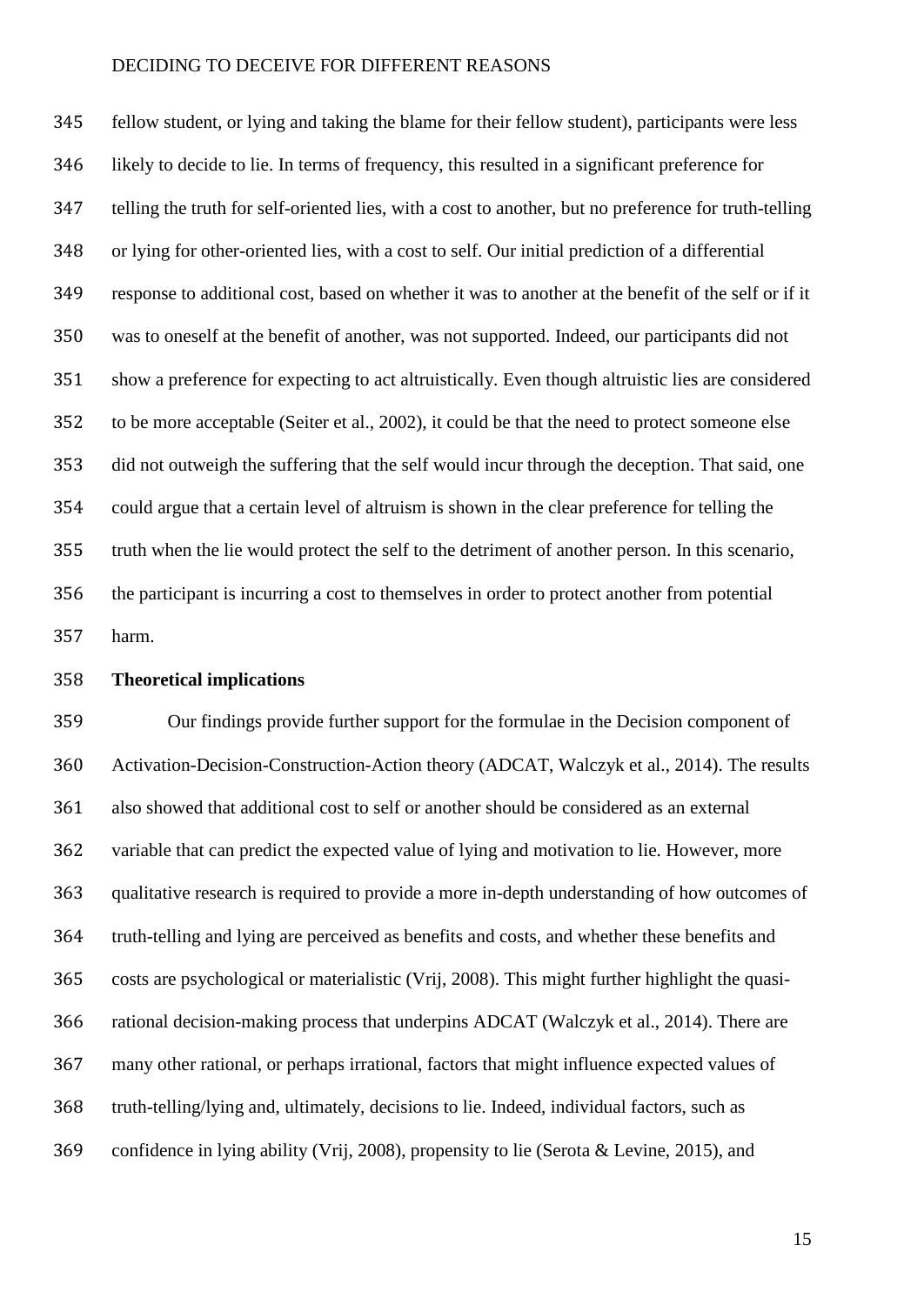fantasy proneness (Merckelbach, 2004) could affect these calculations, as well as contextual factors, such as who the lie is told to (Buller & Burgoon, 1996). Furthermore, participants' strategies for telling a convincing lie may have differed affecting their confidence in telling a lie and being believed.

### **Practical applications**

 The current findings demonstrated the complex thought process involved in truth/lie decision-making. In particular, the perceived benefits and costs of a decision to oneself and others were associated with participants' truth/lie decision-making. For other-oriented lies, the suggestion would be that increasing the expected value of truth-telling and decreasing the expected value of lying could result in less motivation to tell a lie. For self-oriented lies, the suggestion would be to only focus on decreasing the value of lying to deter motivation to deceive. Whether these suggestions actually promote honesty and deter deception requires further testing. Developmental research on child deception has found that methods for increasing the value of telling the truth significantly increase children's willingness to truthfully disclose transgressions. These methods include: (1) having the eyewitness promise to tell the truth (e.g., Evans & Lee, 2010; Talwar, Lee, Bala & Lindsay, 2002); (2) reducing any of the perceived negative consequences of truth-telling (Talwar, Arruda, & Yachison, 387 2015); and (3) information or stories that highlight the benefits of honesty (e.g., Lee et al., 2014; Talwar, Yachison & Leduc, 2016). To date, research into the Decision component of ADCAT has shown cost-benefits calculations are related to adults' decision-making for (1) minor transgressions (Masip et al., 2016), (2) mock job interviews (Walczyk et al., 2016), and (3) academic transgressions (the current study) using predominantly undergraduate samples. Before these techniques can be used by police investigators to promote true and deter false eyewitness accounts, more research is required to understand whether these relationships can be manipulated to change truth-telling/lying behaviour in adults, whether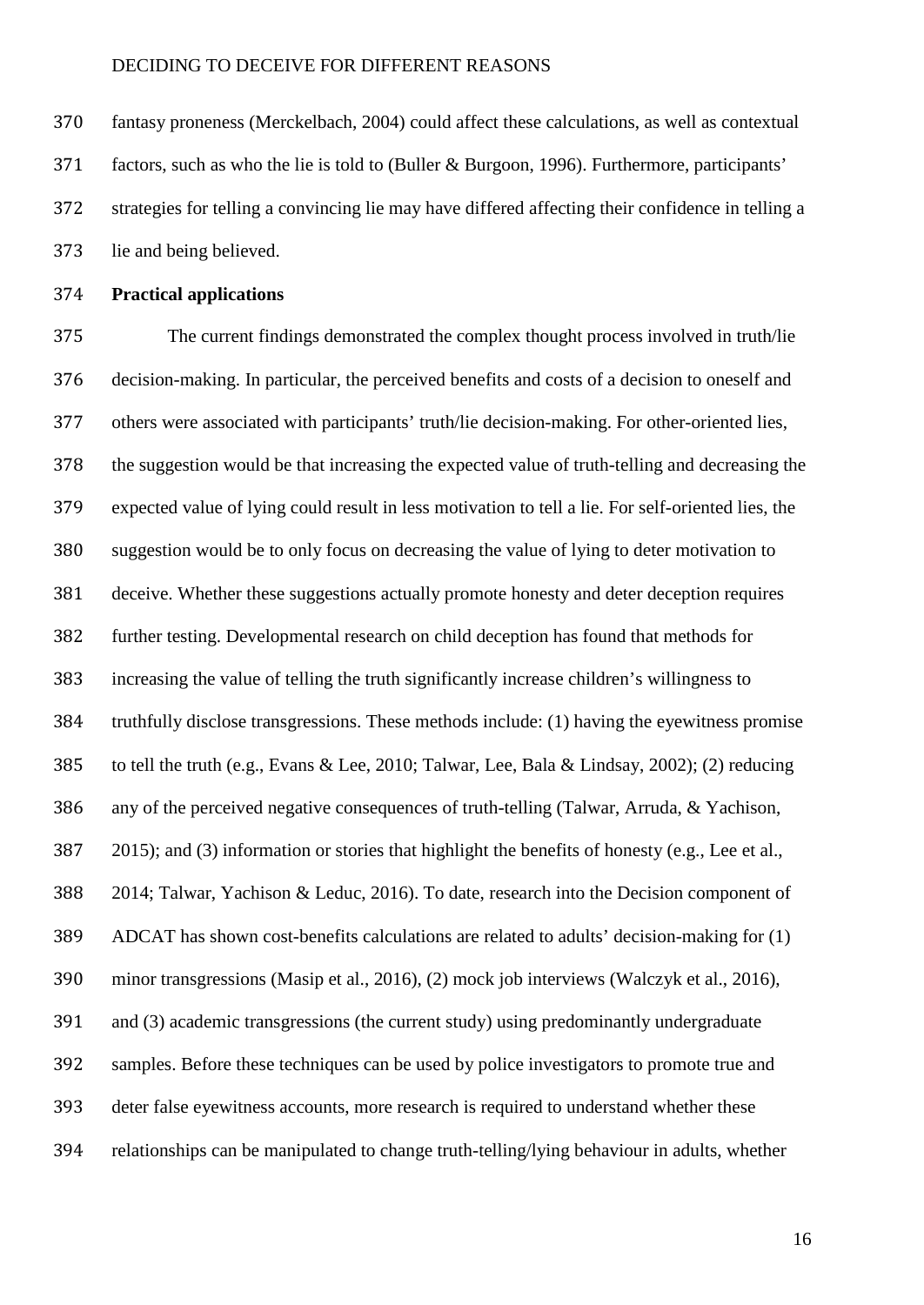this applies to a more general population, and whether the ADCAT variables relate to decisions regarding more serious and high-stakes lies.

#### **Methodological considerations**

 Akin to previous studies that have investigated the frequency of deceptive behaviour (Argo, White & Dahl, 2006), the current study used hypothetical scenarios. The limitation of 400 this method is that there is no certainty that participants will respond truthfully about their willingness to deceive. It could also be that a decision to deceive might not translate into actual lying if they found themselves in the situation. Walczyk et al. (2016) resolved this issue by asking participants in their study to actually lie on the spot during mock job interviews. This study showed that the relationship between ADCAT variables and actual truth-telling/lying behaviour did exist. Other studies have demonstrated how hypothetical scenarios of dishonesty can be translated into real tasks (e.g., cheating in Shu, Gino & Bazerman's, 2011 study). However, these scenarios are still a far cry from police investigations where telling a lie can have serious and long-term legal implications. Future research should try to create more forensically relevant scenarios in which the Decision component of ADCAT can be tested, without encountering ethical issues. In the post-scenario questionnaire, the questions were focussed on collecting the

 relevant data that could be inputted into the ADCAT formulae. This meant that other questions regarding participants' understanding of the study and the scenarios was overlooked. This information would further expand the current findings and provide insights

into the relationship between the decision to lie and construction of lies.

**Conclusion**

 Cost-benefit calculations of lying were associated with decisions to lie; however, the cost-benefits calculation of truth-telling were only associated with other-oriented lies.

Additional cost significantly predicted the expected value of lying and motivation to lie. The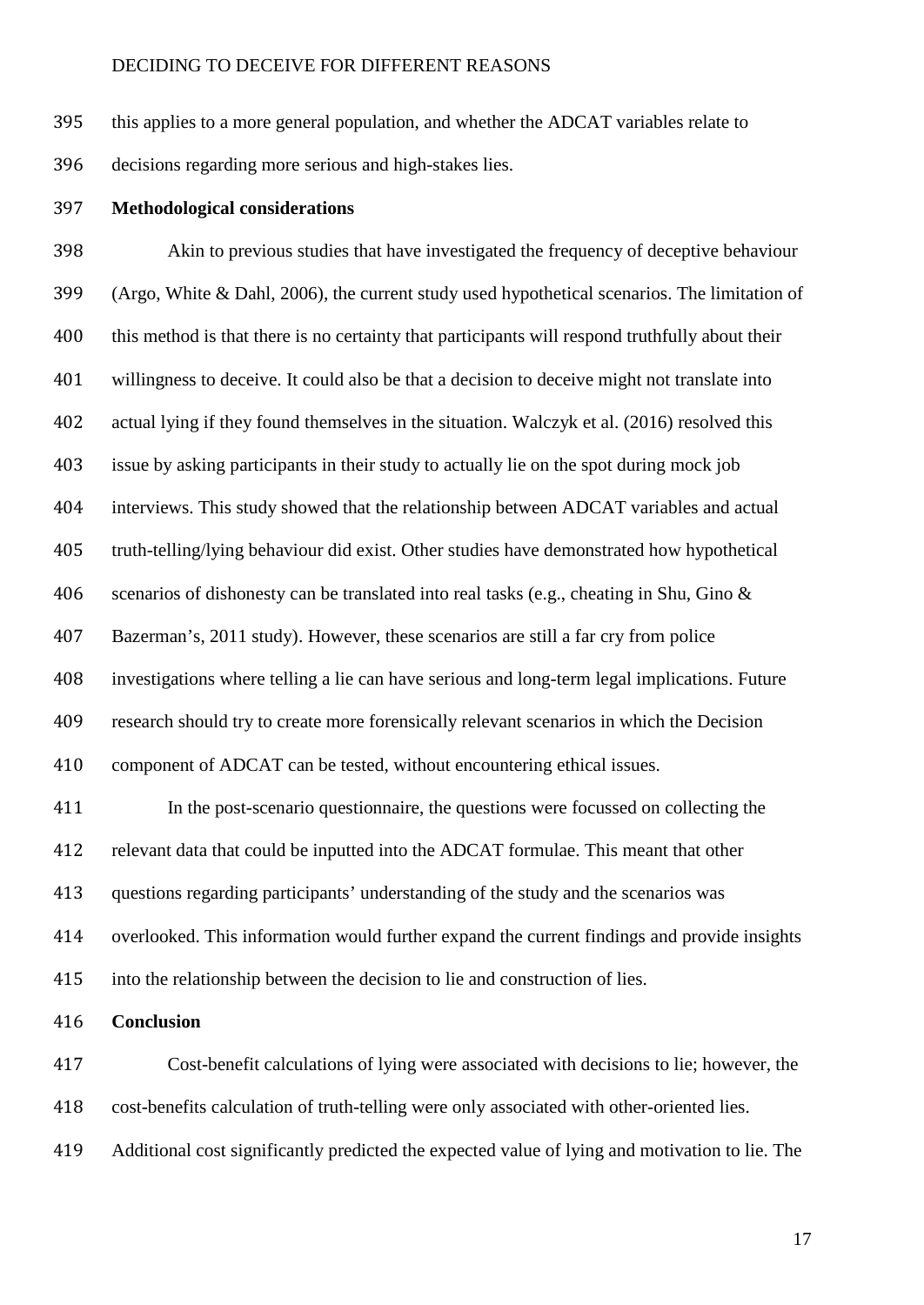| 420                                                                                                   | presence of a cost to another significantly reversed participants' preference for telling a self-  |
|-------------------------------------------------------------------------------------------------------|----------------------------------------------------------------------------------------------------|
| 421                                                                                                   | oriented lie. For other-oriented lies, an additional cost to oneself resulted in no preference for |
| 422                                                                                                   | deciding to lie or tell the truth. The current study builds upon previous research on the          |
| 423                                                                                                   | Decision component of ADCAT and presents the first explorative testing of predictions              |
| 424                                                                                                   | regarding the influence of reason to lie on the formulae within this component. Further            |
| 425                                                                                                   | confirmative research is required to replicate our findings (Wigboldus & Dotsch, 2016).            |
| 426                                                                                                   | Future studies should also look to use larger and more diverse samples and investigate             |
| 427                                                                                                   | ADCAT in more forensically relevant scenarios where participants actually lie or tell the          |
| 428                                                                                                   | truth.                                                                                             |
| 429<br>430<br>431<br>432<br>433<br>434<br>435<br>436<br>437<br>438<br>439<br>440<br>441<br>442<br>443 |                                                                                                    |
| 444                                                                                                   |                                                                                                    |
| 445<br>446                                                                                            |                                                                                                    |
| 447                                                                                                   |                                                                                                    |
| 448                                                                                                   |                                                                                                    |
| 449                                                                                                   |                                                                                                    |
| 450                                                                                                   |                                                                                                    |
|                                                                                                       |                                                                                                    |
| 451                                                                                                   |                                                                                                    |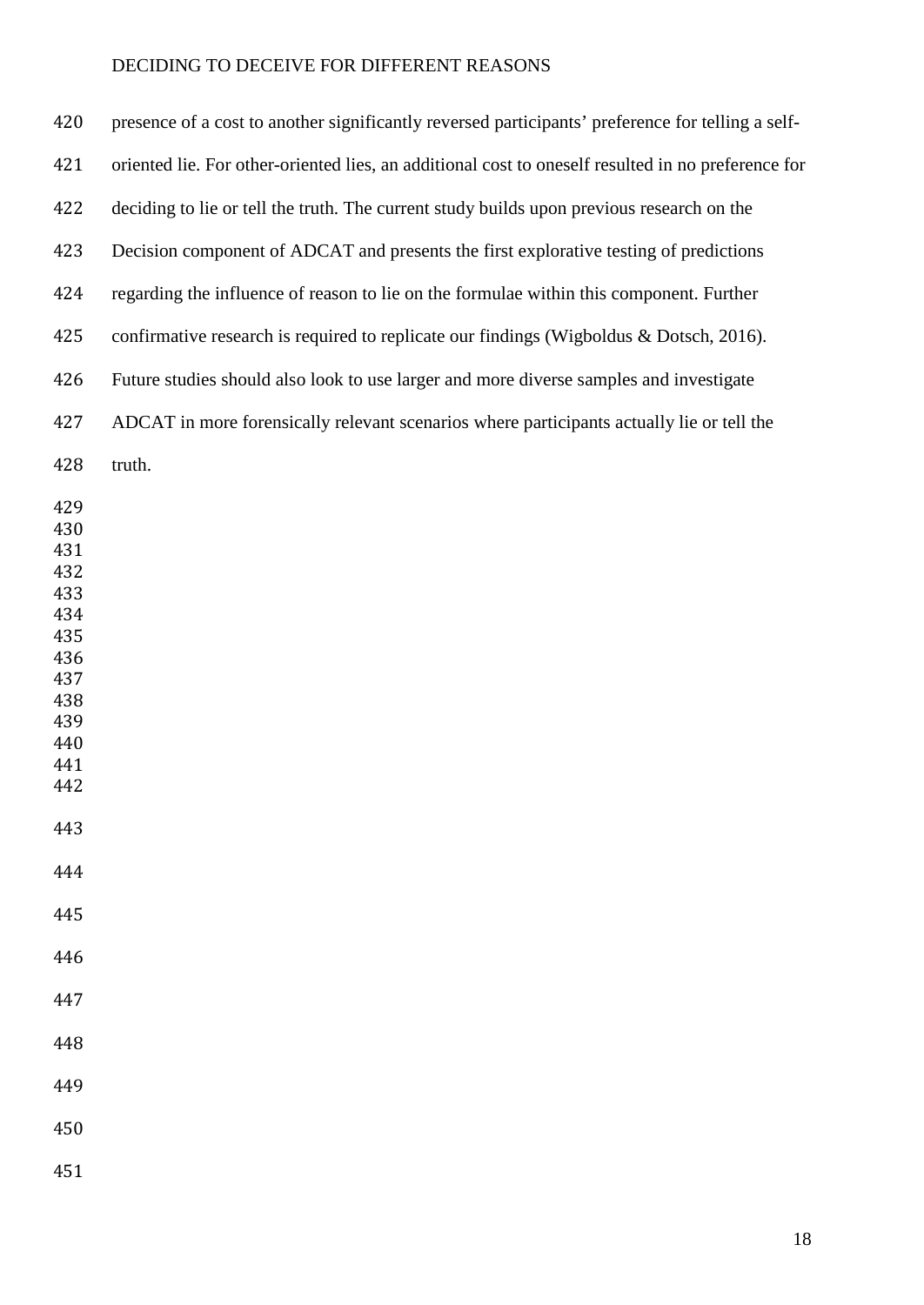| 452                             |                                                                                                                                                                                                | Appendix      |      |      |      |                                                                                                              |     |                |     |     |                            |  |
|---------------------------------|------------------------------------------------------------------------------------------------------------------------------------------------------------------------------------------------|---------------|------|------|------|--------------------------------------------------------------------------------------------------------------|-----|----------------|-----|-----|----------------------------|--|
| 453<br>454                      |                                                                                                                                                                                                |               |      |      |      | Vignette questionnaire to assess ADCAT variables of the Decision component                                   |     |                |     |     |                            |  |
| 455                             |                                                                                                                                                                                                |               |      |      |      | <b>SCENARIO 1</b>                                                                                            |     |                |     |     |                            |  |
| 456<br>457                      |                                                                                                                                                                                                |               |      |      |      | All of the questions below refer to the scenario that you have just watched and that scenario only.          |     |                |     |     |                            |  |
| 458<br>459                      | 1. If you were in this situation, what would you decide to do? Circle one response below.                                                                                                      |               |      |      |      |                                                                                                              |     |                |     |     |                            |  |
| 460<br>461                      |                                                                                                                                                                                                |               |      |      |      |                                                                                                              |     |                |     |     |                            |  |
| 462                             | <b>TELL A LIE</b><br>TELL THE TRUTH                                                                                                                                                            |               |      |      |      |                                                                                                              |     |                |     |     |                            |  |
| 463<br>464<br>465               | Regardless of how you answered Question 1, please answer the following questions:                                                                                                              |               |      |      |      |                                                                                                              |     |                |     |     |                            |  |
| 466<br>467<br>468<br>469        | If you were to tell a lie in this situation and were believed, what do you think would<br>2.<br>happen?                                                                                        |               |      |      |      |                                                                                                              |     |                |     |     |                            |  |
| 470<br>471<br>472<br>473<br>474 | 3.                                                                                                                                                                                             | would happen? |      |      |      | What is the probability that your lie would be believed and your answer to Question 2                        |     |                |     |     |                            |  |
|                                 | 0%                                                                                                                                                                                             | 10%           | 20%  | 30%  | 40%  | 50%                                                                                                          | 60% | 70%            | 80% | 90% | 100%                       |  |
|                                 | Will not happen                                                                                                                                                                                |               |      |      |      |                                                                                                              |     |                |     |     | Will certainly happen      |  |
| 475<br>476<br>477               |                                                                                                                                                                                                |               |      |      |      | 4. Overall, how desirable is the outcome for your response to Question 2?                                    |     |                |     |     |                            |  |
|                                 | $-5$<br><b>Extremely</b>                                                                                                                                                                       | $-4$          | $-3$ | $-2$ | $-1$ | $\mathbf 0$                                                                                                  | 1   | $\overline{2}$ | 3   | 4   | 5                          |  |
| 478<br>479<br>480<br>481<br>482 | undesirable<br>5.                                                                                                                                                                              | happen?       |      |      |      | <b>Neutral</b><br>If you were to tell a lie in this situation and were not believed, what do you think would |     |                |     |     | <b>Extremely desirable</b> |  |
| 483<br>484<br>485               | 6.                                                                                                                                                                                             |               |      |      |      | Overall, how desirable is the outcome for your response to Question 5?                                       |     |                |     |     |                            |  |
|                                 | $-5$                                                                                                                                                                                           | -4            | $-3$ | $-2$ | $-1$ | 0                                                                                                            | 1   | $\overline{2}$ | 3   | 4   | 5                          |  |
| 486<br>487<br>488<br>489        | <b>Extremely</b><br><b>Neutral</b><br><b>Extremely desirable</b><br>undesirable<br>If you were to tell the truth in this situation and were believed, what do you think would<br>7.<br>happen? |               |      |      |      |                                                                                                              |     |                |     |     |                            |  |
| 490<br>491<br>492<br>493<br>494 | 8.                                                                                                                                                                                             | would happen? |      |      |      | What is the probability that your truth would be believed and your answer to Question 7                      |     |                |     |     |                            |  |
|                                 | 0%                                                                                                                                                                                             | 10%           | 20%  | 30%  | 40%  | 50%                                                                                                          | 60% | 70%            | 80% | 90% | 100%                       |  |
| 495                             | Will not happen                                                                                                                                                                                |               |      |      |      |                                                                                                              |     |                |     |     | Will certainly happen      |  |
| 496<br>497                      | 9.                                                                                                                                                                                             |               |      |      |      | Overall, how desirable is the outcome for your response to Question 7?                                       |     |                |     |     |                            |  |
|                                 | -5                                                                                                                                                                                             | -4            | $-3$ | $-2$ | -1   | 0                                                                                                            | 1   | $\overline{c}$ | 3   | 4   | 5                          |  |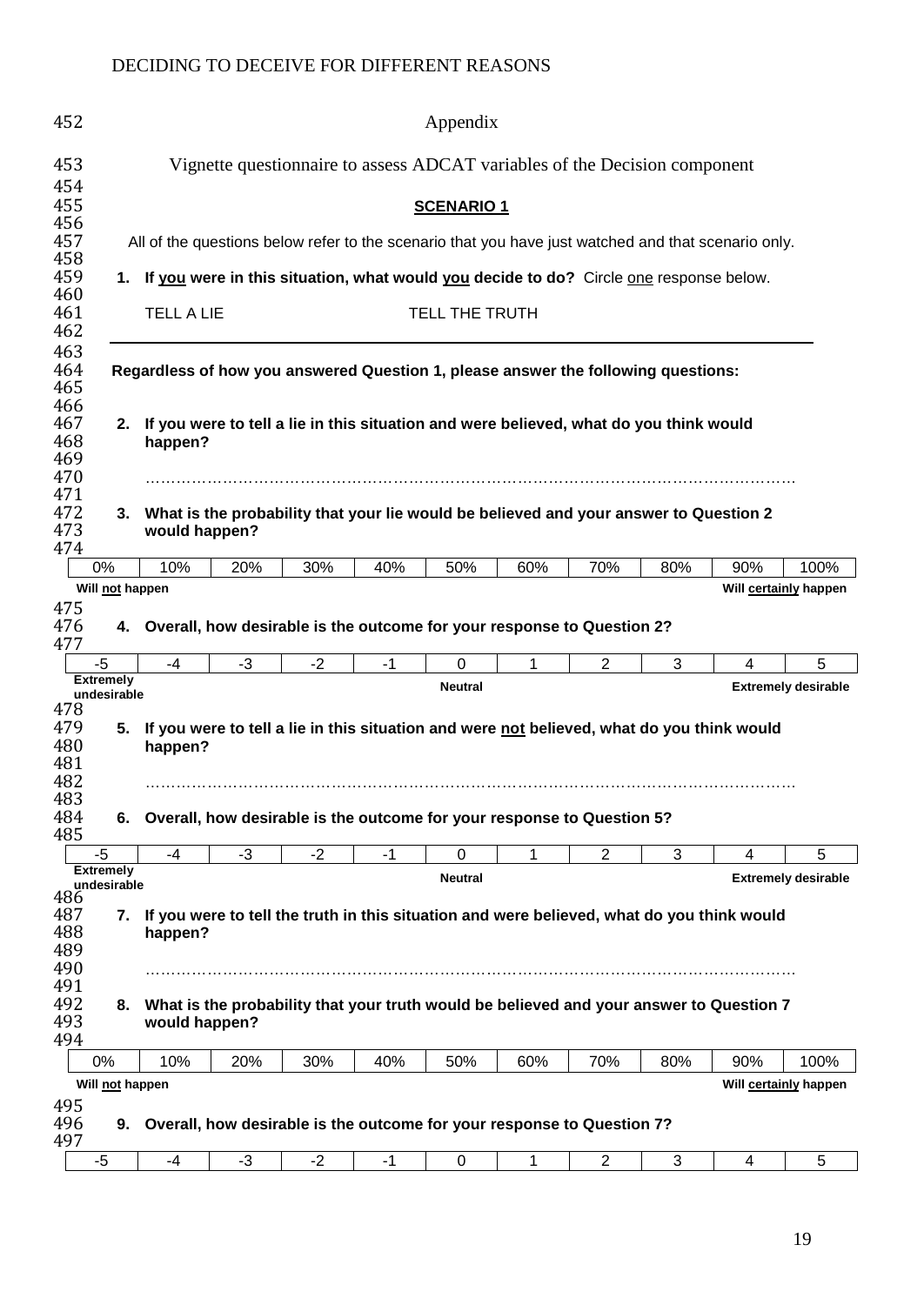|            | <b>Extremely</b><br>undesirable |                   |                                                             |      |      | <b>Neutral</b> |   |                                                                                              |   |   | <b>Extremely desirable</b> |  |  |
|------------|---------------------------------|-------------------|-------------------------------------------------------------|------|------|----------------|---|----------------------------------------------------------------------------------------------|---|---|----------------------------|--|--|
| 498        |                                 |                   |                                                             |      |      |                |   |                                                                                              |   |   |                            |  |  |
| 499        |                                 |                   |                                                             |      |      |                |   |                                                                                              |   |   |                            |  |  |
| 500        |                                 |                   |                                                             |      |      |                |   | 10. If you were to tell the truth in this situation and were not believed, what do you think |   |   |                            |  |  |
| 501        |                                 |                   | would happen?                                               |      |      |                |   |                                                                                              |   |   |                            |  |  |
| 502        |                                 |                   |                                                             |      |      |                |   |                                                                                              |   |   |                            |  |  |
| 503        |                                 |                   |                                                             |      |      |                |   |                                                                                              |   |   |                            |  |  |
| 504        |                                 |                   |                                                             |      |      |                |   |                                                                                              |   |   |                            |  |  |
| 505        |                                 |                   |                                                             |      |      |                |   | 11. Overall, how desirable is the outcome for your response to Question 11?                  |   |   |                            |  |  |
| 506        |                                 |                   |                                                             |      |      |                |   |                                                                                              |   |   |                            |  |  |
| $-5$       | <b>Extremely</b>                | $-4$              | $-3$                                                        | $-2$ | $-1$ | 0              | 1 | $\overline{2}$                                                                               | 3 | 4 | 5                          |  |  |
|            | undesirable                     |                   |                                                             |      |      | <b>Neutral</b> |   |                                                                                              |   |   | <b>Extremely desirable</b> |  |  |
| 507        |                                 |                   |                                                             |      |      |                |   |                                                                                              |   |   |                            |  |  |
| 508        |                                 |                   |                                                             |      |      |                |   | 12. Regardless of how you answered Question 1, after considering your responses for          |   |   |                            |  |  |
| 509        |                                 |                   |                                                             |      |      |                |   | Question 2 to 11, what would you decide to do if you were in this situation?                 |   |   |                            |  |  |
| 510        |                                 |                   | Circle one response below.                                  |      |      |                |   |                                                                                              |   |   |                            |  |  |
| 511        |                                 |                   |                                                             |      |      |                |   |                                                                                              |   |   |                            |  |  |
| 512        |                                 | <b>TELL A LIE</b> |                                                             |      |      | TELL THE TRUTH |   |                                                                                              |   |   |                            |  |  |
| 513        |                                 |                   |                                                             |      |      |                |   |                                                                                              |   |   |                            |  |  |
| 514<br>515 |                                 |                   | 13. If you have changed your decision from Question 1, why? |      |      |                |   |                                                                                              |   |   |                            |  |  |
|            |                                 |                   |                                                             |      |      |                |   | If you would act the same as you responded to Question 1, please write N/A below.            |   |   |                            |  |  |
| 516        |                                 |                   |                                                             |      |      |                |   |                                                                                              |   |   |                            |  |  |
| 517        |                                 |                   |                                                             |      |      |                |   |                                                                                              |   |   |                            |  |  |
| 518        |                                 |                   |                                                             |      |      |                |   |                                                                                              |   |   |                            |  |  |
| 519        |                                 |                   |                                                             |      |      |                |   |                                                                                              |   |   |                            |  |  |
|            |                                 |                   |                                                             |      |      |                |   |                                                                                              |   |   |                            |  |  |
| 520        |                                 |                   |                                                             |      |      |                |   |                                                                                              |   |   |                            |  |  |
| 521        |                                 |                   |                                                             |      |      |                |   |                                                                                              |   |   |                            |  |  |
| 522        |                                 |                   |                                                             |      |      |                |   |                                                                                              |   |   |                            |  |  |
| 523        |                                 |                   |                                                             |      |      |                |   |                                                                                              |   |   |                            |  |  |
| 524        |                                 |                   |                                                             |      |      |                |   |                                                                                              |   |   |                            |  |  |
| 525        |                                 |                   |                                                             |      |      |                |   |                                                                                              |   |   |                            |  |  |
| 526        |                                 |                   |                                                             |      |      |                |   |                                                                                              |   |   |                            |  |  |
| 527        |                                 |                   |                                                             |      |      |                |   |                                                                                              |   |   |                            |  |  |
| 528        |                                 |                   |                                                             |      |      |                |   |                                                                                              |   |   |                            |  |  |
| 529        |                                 |                   |                                                             |      |      |                |   |                                                                                              |   |   |                            |  |  |
| 530        |                                 |                   |                                                             |      |      |                |   |                                                                                              |   |   |                            |  |  |
|            |                                 |                   |                                                             |      |      |                |   |                                                                                              |   |   |                            |  |  |
| 531        |                                 |                   |                                                             |      |      |                |   |                                                                                              |   |   |                            |  |  |
| 532        |                                 |                   |                                                             |      |      |                |   |                                                                                              |   |   |                            |  |  |
| 533        |                                 |                   |                                                             |      |      |                |   |                                                                                              |   |   |                            |  |  |
| 534        |                                 |                   |                                                             |      |      |                |   |                                                                                              |   |   |                            |  |  |
| 535        |                                 |                   |                                                             |      |      |                |   |                                                                                              |   |   |                            |  |  |
| 536        |                                 |                   |                                                             |      |      |                |   |                                                                                              |   |   |                            |  |  |
| 537        |                                 |                   |                                                             |      |      |                |   |                                                                                              |   |   |                            |  |  |
| 538        |                                 |                   |                                                             |      |      |                |   |                                                                                              |   |   |                            |  |  |
| 539        |                                 |                   |                                                             |      |      |                |   |                                                                                              |   |   |                            |  |  |
| 540        |                                 |                   |                                                             |      |      |                |   |                                                                                              |   |   |                            |  |  |
| 541        |                                 |                   |                                                             |      |      |                |   |                                                                                              |   |   |                            |  |  |
| 542        |                                 |                   |                                                             |      |      |                |   |                                                                                              |   |   |                            |  |  |
|            |                                 |                   |                                                             |      |      |                |   |                                                                                              |   |   |                            |  |  |
|            |                                 |                   |                                                             |      |      |                |   |                                                                                              |   |   |                            |  |  |
| 543        |                                 |                   |                                                             |      |      |                |   |                                                                                              |   |   |                            |  |  |
|            |                                 |                   |                                                             |      |      |                |   |                                                                                              |   |   |                            |  |  |
| 544        |                                 |                   |                                                             |      |      |                |   |                                                                                              |   |   |                            |  |  |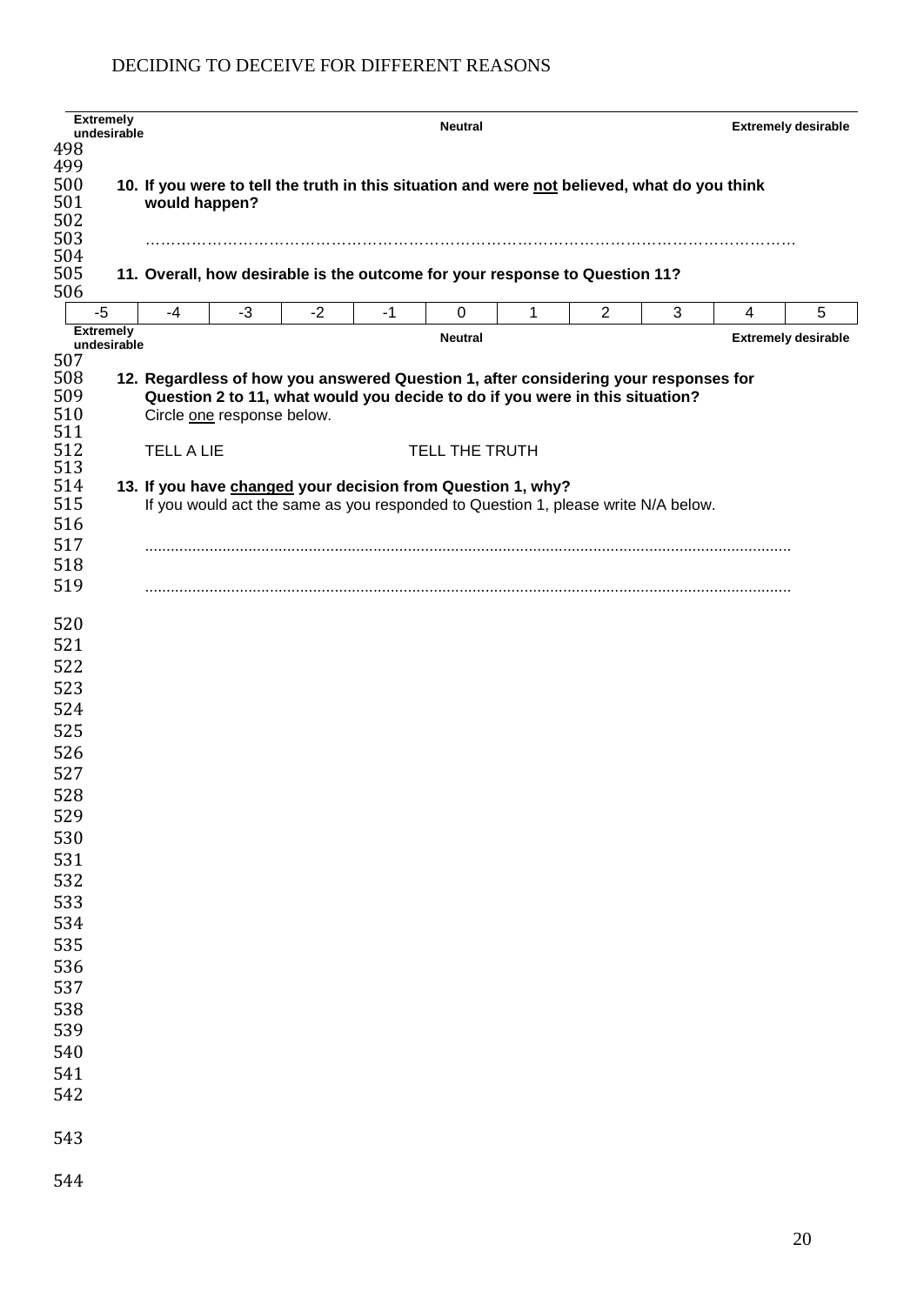| 545 | References                                                                                     |
|-----|------------------------------------------------------------------------------------------------|
| 546 | Argo, J. J., White, K., & Dahl, D. W. (2006). Social comparison theory and deception in the    |
| 547 | interpersonal exchange of consumption information. Journal of Consumer Research,               |
| 548 | 33(1), 99-108. doi: 10.1086/504140                                                             |
| 549 | Backbier, E., Hoogstraten, J., & Terwogt-Kouwenhoven, K. M. (1997). Situational                |
| 550 | determinants of the acceptability of telling lies. Journal of Applied Social Psychology,       |
| 551 | 27(12), 1048-1062. doi: 10.1111/j.1559-1816.1997.tb00286.x                                     |
| 552 | Beaulaurier, R. L., Seff, L. R., Newman, F. L., & Dunlop, B. (2005). Internal barriers to help |
| 553 | seeking for middle-aged and older woman who experience intimate partner violence.              |
| 554 | Journal of Elder Abuse & Neglect, 17, 53-74. doi: 10.1300/J084v17n03_04                        |
| 555 | Berk, L. (2013). Child Development. 9 <sup>th</sup> edition. Boston: Allyn & Bacon.            |
| 556 | Berman, G. L., Narby, D. J., & Cutler, B. L. (1995). Effects of inconsistent eyewitness        |
| 557 | statements on mock-jurors' evaluations of the eyewitness, perceptions of defendant             |
| 558 | culpability and verdicts. Law and Human Behavior, 19(1), 79-88. doi:                           |
| 559 | 10.1007/BF01499074                                                                             |
| 560 | Buller, D. B., & Burgoon, J. K. (1996). Interpersonal deception theory. Communication          |
| 561 | Theory, 6(3), 203-242. doi: 10.1111/j.1468-2885.1996.tb00127.x                                 |
| 562 | Cushman, F., & Young, L. (2009). The psychology of dilemmas and the philosophy of              |
| 563 | morality. Ethical Theory and Moral Practice, 12(1), 9-24. doi: 10.1007/s10677-008-             |
| 564 | 9145-3                                                                                         |
| 565 | DePaulo, B. M., Kashy, D. A., Kirkendol, S. E., Wyer, M. M., & Epstein, J. A. (1996). Lying    |
| 566 | in everyday life. Journal of Personality and Social Psychology, 70(5), 979-995. doi:           |
| 567 | 10.1037/0022-3514.70.5.979                                                                     |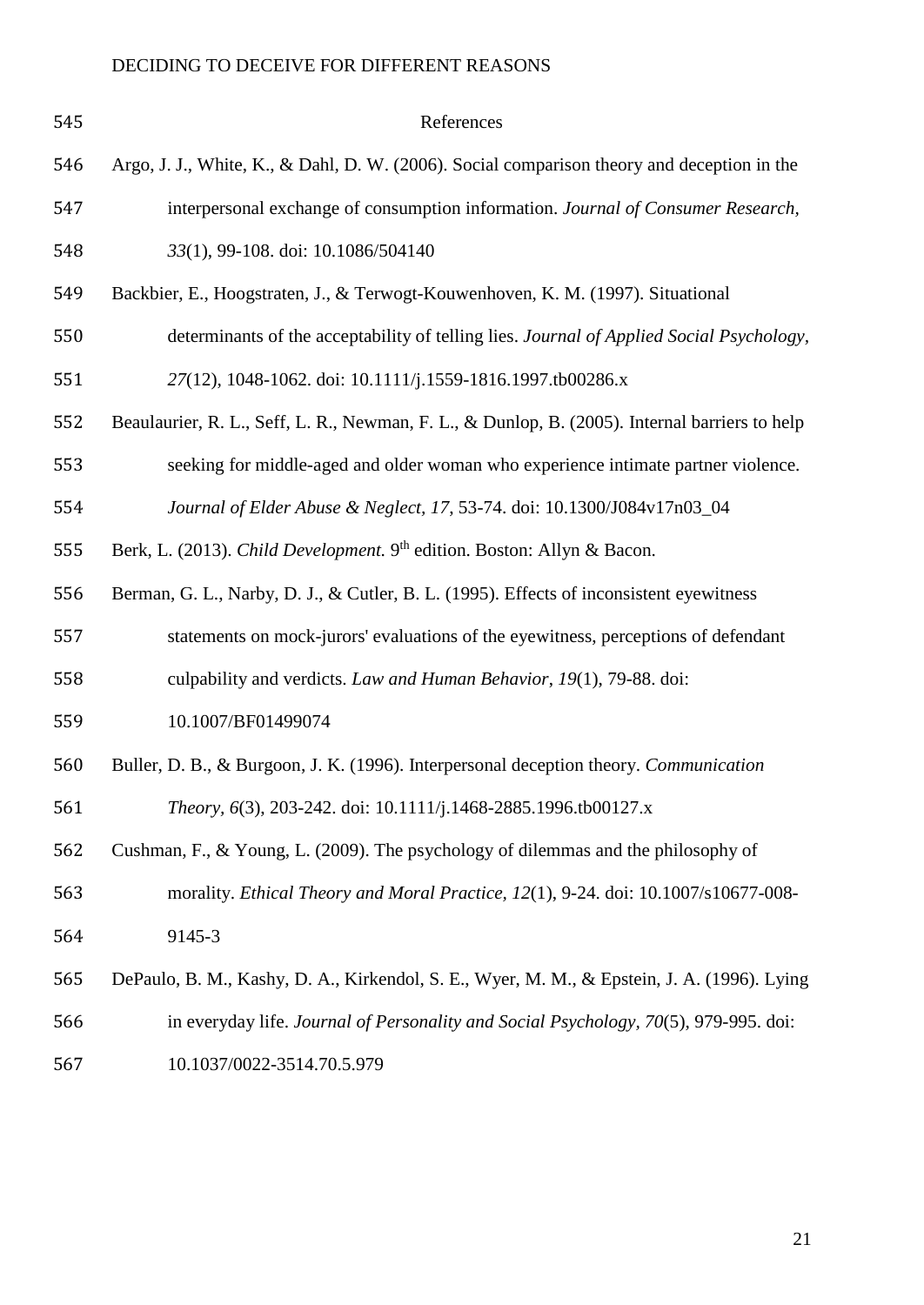| 568 | Dunbar, N. E., Gangi, K., Coveleski, S., Adam, A., Bernhold, Q., & Giles, H. (2016). When |
|-----|-------------------------------------------------------------------------------------------|
| 569 | is it acceptable to lie? Interpersonal and intergroup perspectives on deception.          |
| 570 | Communication Studies, 67, 129-146. doi: 10.1080/10510974.2016.1146911                    |

- 571 Evans, A. D., & Lee, K. (2010). Promising to tell the truth makes 8-to 16-year-olds more honest. *Behavioral Sciences & the Law*, *28*(6), 801-811. doi:10.1002/bsl.960
- Faul, F., Erdfelder, E., Lang, A.-G., & Buchner, A. (2007). G\*Power 3: A flexible statistical
- power analysis program for the social, behavioral, and biomedical sciences. *Behavior Research Methods*, *39*, 175-191.
- Gray, K., & Schein, C. (2016). No absolutism here: Harm predicts moral judgment 30x better
- *Psychological Science, 11*(3), 325-329. doi: 10.1177/1745691616635598
- Gray, K., Young, L., & Waytz, A. (2012). Mind perception is the essence of morality.

than disgust – Commentary on Scott, Inbar, & Rozin (2016). *Perspectives on* 

*Psychology Inquiry, 23*(2), 101-124. doi: 10.1080/1047840X.2012.651387

- Hsieh, D. M. (2004). False excuses: Honesty, wrongdoing, and moral growth. *The Journal of Value Inquiry, 38*(2), 171-185. doi: 10.1007/s10790-004-0085-4
- Kemery, E. R., Dunlap, W. P., & Griffeth, R. W. (1988). Correction for variance restriction
- in point-biserial correlations. *Journal of Applied Psychology, 73*(4), 688-692. doi:
- 10.1037/0021-9010.73.4.688
- Lavoie, J., Leduc, K., Crossman, A. M., & Talwar, V. (2016). Do as I say and not as I think: Parent socialisation of lie-telling behaviour. *Children & Society, 30*(4), 253-264. doi:
- 10.1111/chso.12139
- Lee, K., Talwar, V., McCarthy, A., Ross, I., Evans, A., & Arruda, C. (2014). Can classic
- moral stories promote honesty in children? *Psychological Science*, 1-7.
- doi:10.1177/0956797614536401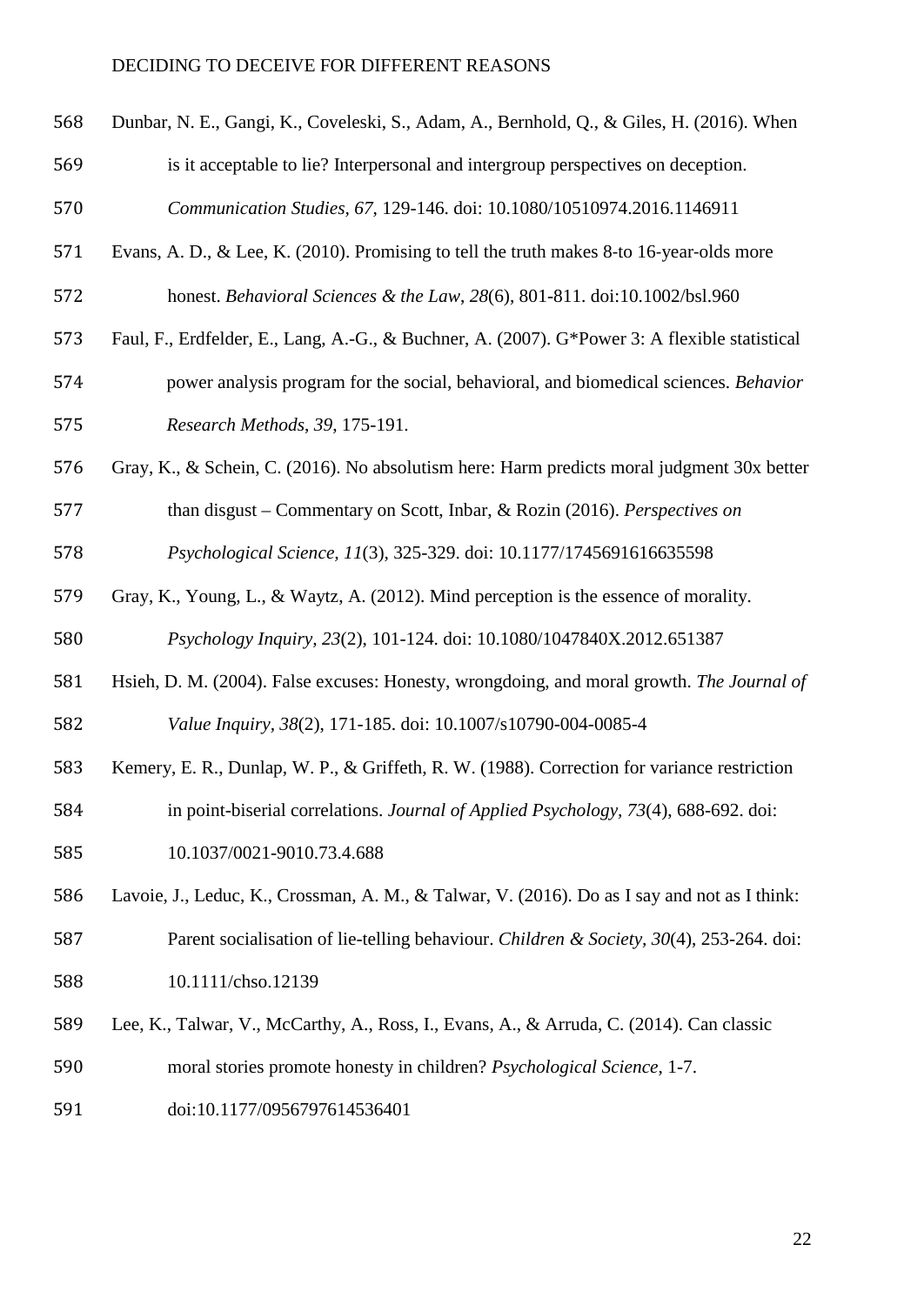- Lemaigre, C., Taylor, E. P., & Gittoes, C. (2017). Barriers and facilitators to disclosing
- sexual abuse in childhood and adolescence: A systematic review. *Child Abuse & Neglect, 70*, 39-52. doi: 10.1016/j.chiabu.2017.05.009
- 
- Levine, T. R. (2014). Truth-Default Theory (TDT): A theory of human deception and
- deception detection. *Journal of Language and Social Psychology, 33*(4), 378-392.
- doi: 10.1177/0261927X14535916
- Lyon, T. D., Malloy, L. C., Quas, J. A., & Talwar, V. (2008). Coaching, truth induction, and young maltreated children's false allegations and false denials. *Child Development,*
- *79*(4), 914-929. doi: 10.1111/j.1467-8624.2008.01167.x
- Masip, J., Blandón-Gitlin, I., de la Riva, C. & Herrero, C. (2016). An empirical test of the
- decision to lie component of the activation-decision-construction-action theory
- (ADCAT). *Acta Psychologica, 169*, 45-55. doi: 10.1016/j.actpsy.2016.05.004
- Merckelbach, H. (2004). Telling a good story: Fantasy proneness and the quality of
- fabricated memories. *Personaly and Individual Differences, 37*(7), 1371-1382. doi:
- 10.1016/j.paid.2004.01.007
- O'Neill, O. (2007). Normativity and practical judgement. *Journal of Moral Philosophy, 4*(3), 393-405. doi: 10.1111/1467-9973.00225
- Rosenbaum, S. M., Billinger, S., & Stieglitz, N. (2014). Let's be honest: A review of
- experimental evidence of honesty and truth-telling. *Journal of Economic*
- *Psychology*, *45*, 181-196. doi: 10.1016/j.joep.2014.10.002
- Seiter, J. S., Bruschke, J., & Bai, C. (2002). The acceptability of deception as a function of
- culture, deceiver's intention, and deceiver-deceived relationship. *Western Journal of*
- *Communication, 66*(2), 158-180. doi: 10.1080/10570310209374731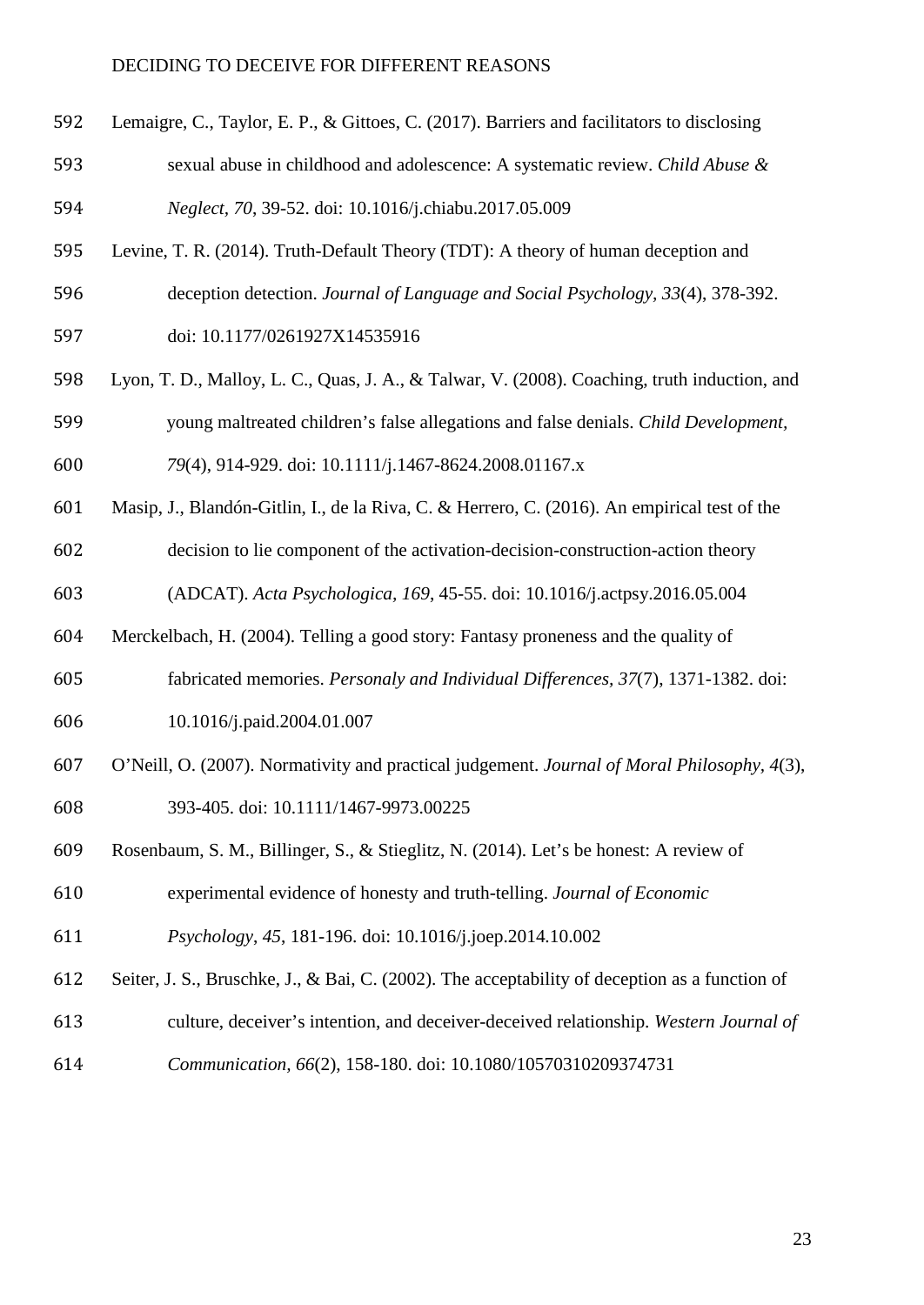- Serota, K. B., & Levine, T. R. (2015). A few prolific liars: Variation in the prevalence of
- lying. *Journal of Language and Social Psychology*, *34*(2), 138-157. doi:

10.1177/0261927X14528804

- Shu, L. L., Gino, F., & Bazerman, M. H. (2011). Dishonest deed, clear conscience: When
- cheating leads to moral disengagement and motivated forgetting. *Personal and Social*
- *Psychology Bulletin, 37*(3), 330-349. doi: 10.1177/0146167211398138
- Sporer, S. L. (2016). Deception and cognitive load: Expanding our horizon with a working memory model. *Frontiers in Psychology, 7*, 1-12. doi: 10.3389/fpsyg.2016.00420
- Stanovich, K. E. (2010). *Decision making and rationality in the modern world.* New York:

Oxford University Press.

- Talwar, V., Arruda, C., & Yachison, S. (2015). The effects of punishment and appeals for
- honesty on children's truth-telling behavior. *Journal of Experimental Child*

*Psychology*, *130*, 209-217. doi:10.1016/ j.jecp.2014.09.011

- Talwar, V., Lee, K., Bala, N., & Lindsay, R. C. L. (2002). Children's conceptual knowledge
- of lying and its relation to their actual behaviours: Implications for court competence examinations. *Law and Human Behavior, 26*, 395-415. doi:
- 10.1023/A:1016379104959
- Talwar, V., Williams, S. M., Renaud, S. J., Arruda, C., & Saykaly, C. (2016). Children's

 evaluatisons of tattles, confessions, prosocial and antisocial lies. *International Review of Pragmatics, 8*, 334-352. doi: 10.1163/18773109-00802007

- Talwar, V., Yachison, S., & Leduc, K. (2016). Promoting honesty: The influence of stories
- on children's lie-telling behaviours and moral understanding. *Infant and Child*
- *Development, 25*, 484-501. doi: 10.1002/icd.1949
- Vrij, A. (2007). Deception: A social lubricant and a selfish act. In K. Fiedler (Ed.), *Social*
- *Communication* (pp. 309-342). New York and Hove: Psychology Press.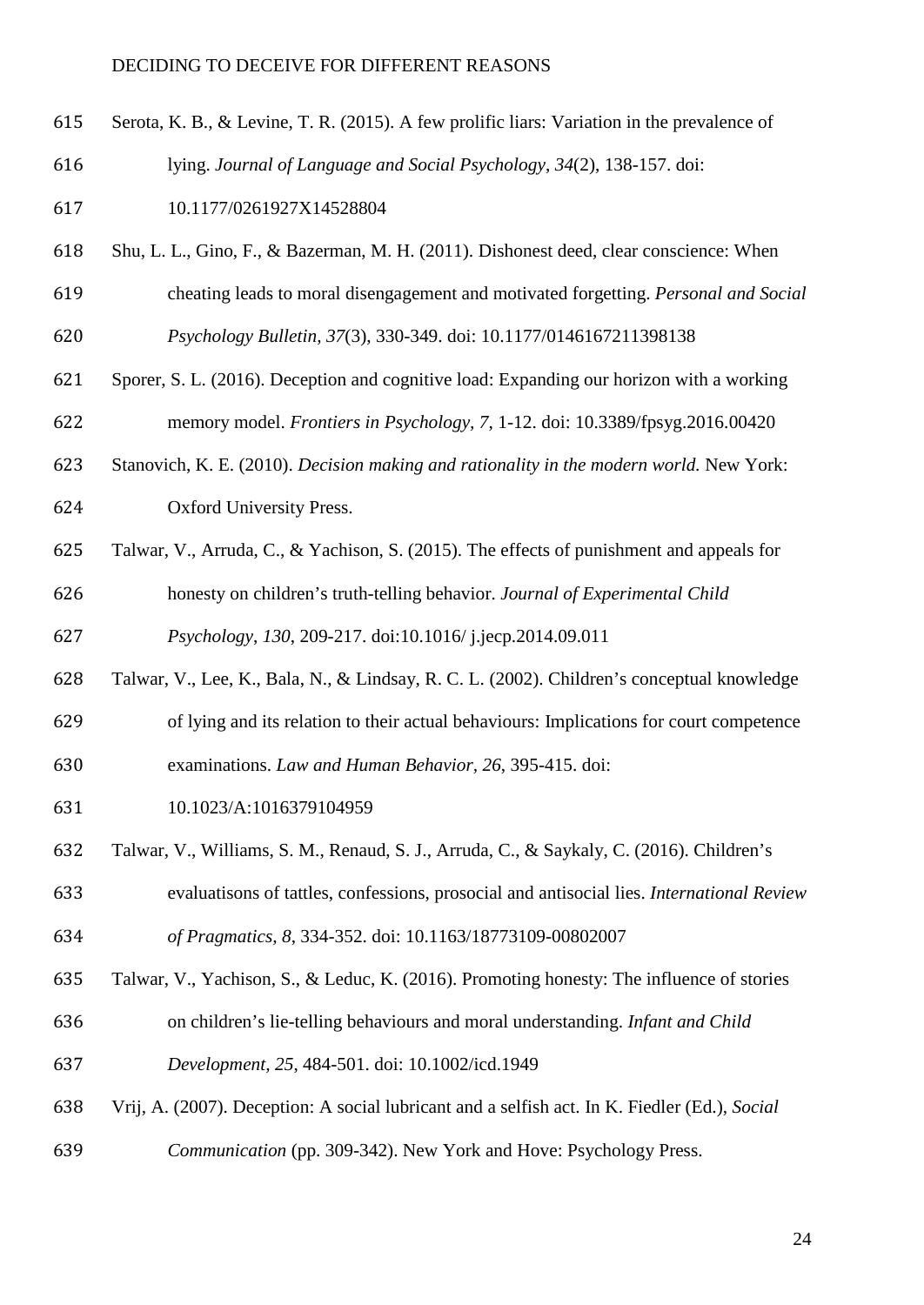- Vrij, A. (2008). *Detecting lies and deceit: Pitfalls and opportunities*. Chichester: John Wiley & Sons.
- Vrij, A., Granhag, P. A., Mann, S., & Leal, S. (2011). Outsmarting the liars: Towards a
- cognitive lie detection approach. *Current Directions in Psychological Science, 20*(1), 28-32. doi: 10.1177/0963721410391245
- Vrij, A., Granhag, P. A., & Porter, S. (2010). Pitfalls and opportunities in nonverbal and
- verbal lie detection. *Psychology Science in the Public Interest, 11*(3), 89-121. doi:
- 10.1177/1529100610390861
- Walczyk, J. J., Harris, L. L., Duck, T. K., & Mulay, D. (2014). A social-cognitive framework
- for understanding serious lies: Activation-decision-construction-action theory. *New Ideas in Psychology, 34*, 22-36. doi: 10.1016/j.newideapsych.2014.03.001
- Walczyk, J. J., Tcholakian, T., Newman, D. N., & Duck, T. (2016). Impromptu decisions to deceive. *Applied Cognitive Psychology, 30*, 934-945. doi: 10.1002/acp.3282
- Wigboldus, D. H., & Dotsch, R. (2016). Encourage playing with data and discourage
- questionable reporting practices. *Psychometrika, 81*(1), 27-32. doi: 10.1007/s11336-
- 015-9445-1
- 
- 
- 
- 
- 
- 
- 

- 
-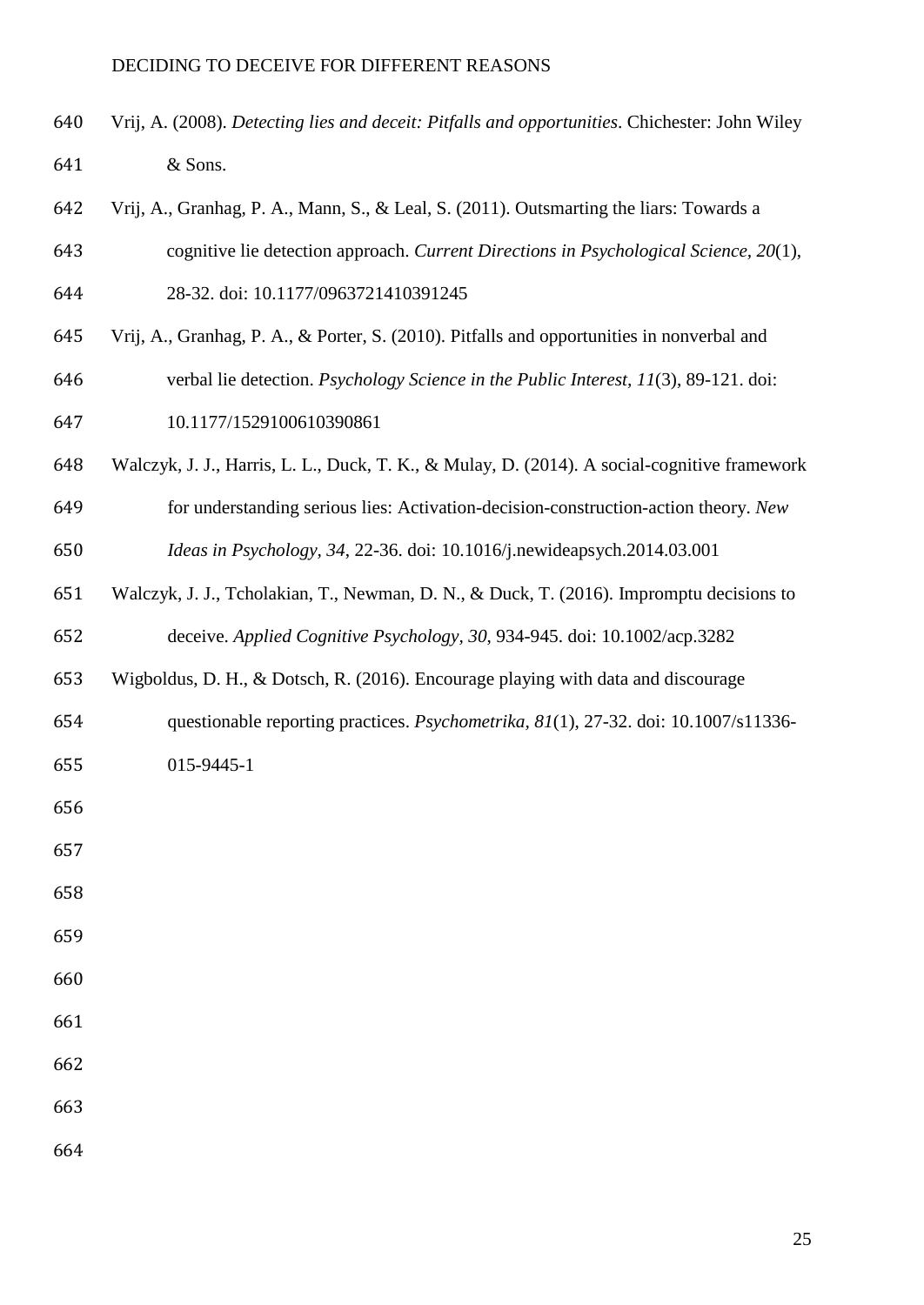# Table 1

*Percentage of Initial and Final Truth/Lie Decisions as a function of Reason to Lie*

|     |                                             | Initial decision |             |                   |              | Final decision |          |  |  |
|-----|---------------------------------------------|------------------|-------------|-------------------|--------------|----------------|----------|--|--|
|     | Reason to lie                               | Truth (%)        | Lie $(\%)$  | $\mathbb{X}^2$    | Truth $(\%)$ | Lie $(\%)$     | $X^2$    |  |  |
|     | Self-Neutral                                | 33               | 67          | $10.56**$         | 37           | 63             | $5.81*$  |  |  |
|     | Self-Cost                                   | $70\,$           | $30\,$      | 15.04***          | 69           | 31             | 13.46*** |  |  |
|     | Other-Neutral                               | 35               | 65          | $8.01^{\ast\ast}$ | $42\,$       | $58\,$         | 2.46     |  |  |
|     | Other-Cost                                  | 52               | $\sqrt{48}$ | $.10\,$           | 59           | 41             | 3.18     |  |  |
|     | * $p < .05$<br>** $p<.01$<br>*** $p < .001$ |                  |             |                   |              |                |          |  |  |
| 666 |                                             |                  |             |                   |              |                |          |  |  |
| 667 |                                             |                  |             |                   |              |                |          |  |  |
| 668 |                                             |                  |             |                   |              |                |          |  |  |
| 669 |                                             |                  |             |                   |              |                |          |  |  |
| 670 |                                             |                  |             |                   |              |                |          |  |  |
| 671 |                                             |                  |             |                   |              |                |          |  |  |
| 672 |                                             |                  |             |                   |              |                |          |  |  |
| 673 |                                             |                  |             |                   |              |                |          |  |  |
| 674 |                                             |                  |             |                   |              |                |          |  |  |
| 675 |                                             |                  |             |                   |              |                |          |  |  |
| 676 |                                             |                  |             |                   |              |                |          |  |  |
| 677 |                                             |                  |             |                   |              |                |          |  |  |
| 678 |                                             |                  |             |                   |              |                |          |  |  |
| 679 |                                             |                  |             |                   |              |                |          |  |  |
| 680 |                                             |                  |             |                   |              |                |          |  |  |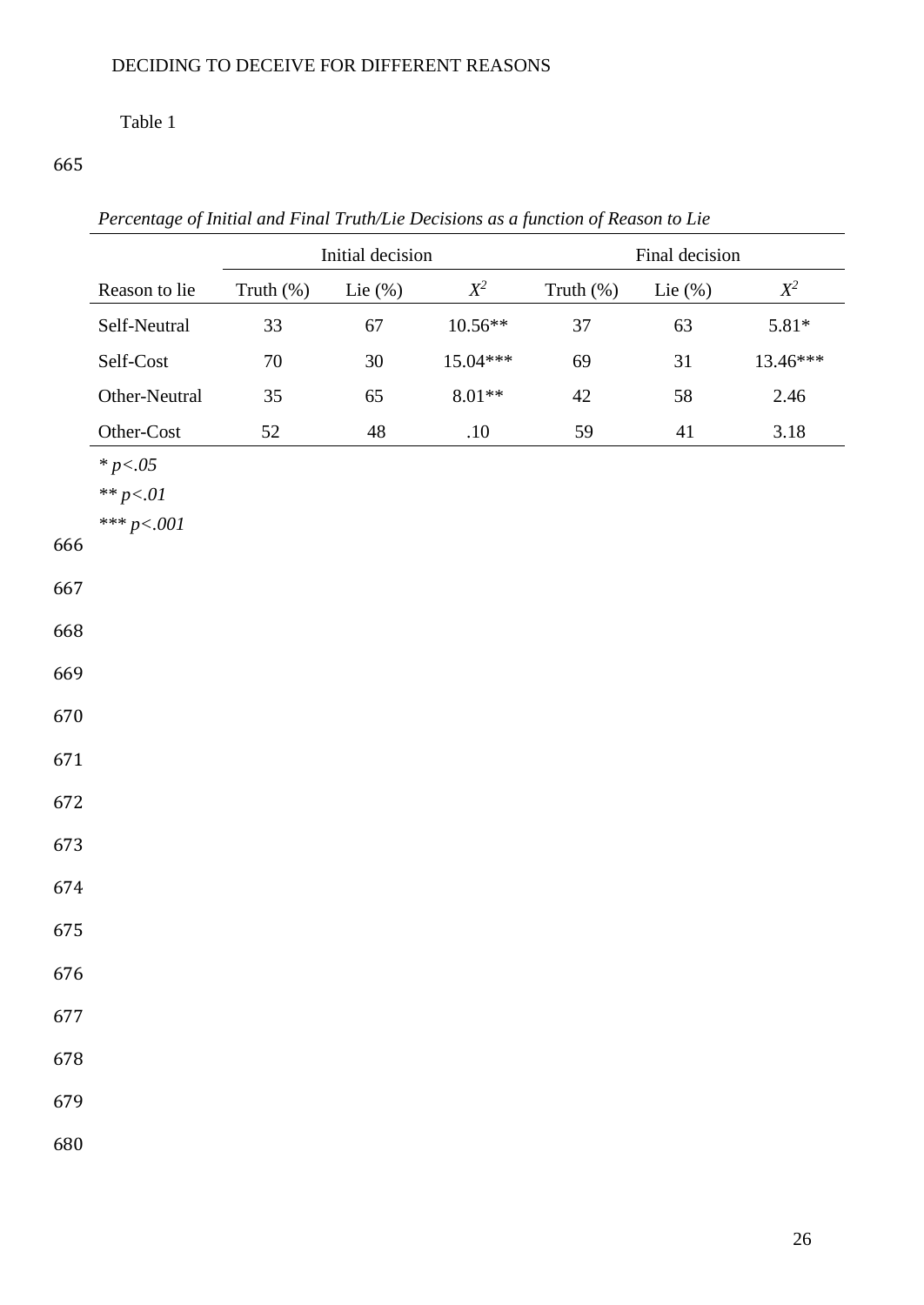### Table 2

| Descriptive Statistics and Point-Biserial Correlations $(r_{pb})$ for ADCAT Variables and Decisions to |  |
|--------------------------------------------------------------------------------------------------------|--|
| Lie as a function of Reason to Lie                                                                     |  |

|                              |                                 |               | Decision to lie    |                  |
|------------------------------|---------------------------------|---------------|--------------------|------------------|
| Reason to lie                | <b>ADCAT Variables</b>          | M(SD)         | Initial $(r_{pb})$ | Final $(r_{pb})$ |
| Self-Neutral                 | Expected value of truth-telling | $-2.61(2.71)$ | $-.05$             | $-.05$           |
|                              | Expected value of lying         | $-0.19(1.93)$ | $.32**$            | $.35***$         |
|                              | Motivation to lie               | 2.42(3.35)    | $.22*$             | $.24*$           |
| Self-Cost                    | Expected value of truth-telling | $-2.38(2.63)$ | $-.14$             | $-.15$           |
|                              | Expected value of lying         | $-1.75(2.62)$ | $.27**$            | $.28**$          |
|                              | Motivation to lie               | .63(3.67)     | $.29**$            | $.31**$          |
| Other-Neutral                | Expected value of truth-telling | $-2.34(2.06)$ | $-.15$             | $-.27**$         |
|                              | Expected value of lying         | $-.48(2.67)$  | $.21*$             | $.33**$          |
|                              | Motivation to lie               | 1.86(3.34)    | $.26*$             | .43***           |
| Other-Cost                   | Expected value of truth-telling | $-1.75(2.64)$ | $-.24*$            | $-.35**$         |
|                              | Expected value of lying         | $-1.03(2.26)$ | $.33**$            | $.32**$          |
|                              | Motivation to lie               | .73(3.39)     | $.40***$           | .49***           |
| ** $p < 01$<br>*** $p < 001$ |                                 |               |                    |                  |
|                              |                                 |               |                    |                  |
|                              |                                 |               |                    |                  |
|                              |                                 |               |                    |                  |
|                              |                                 |               |                    |                  |
|                              |                                 |               |                    |                  |
|                              |                                 |               |                    |                  |
|                              |                                 |               |                    |                  |
|                              |                                 |               |                    |                  |
|                              |                                 |               |                    |                  |
|                              |                                 |               |                    |                  |
|                              |                                 |               |                    |                  |
|                              |                                 |               |                    |                  |
|                              |                                 |               |                    |                  |